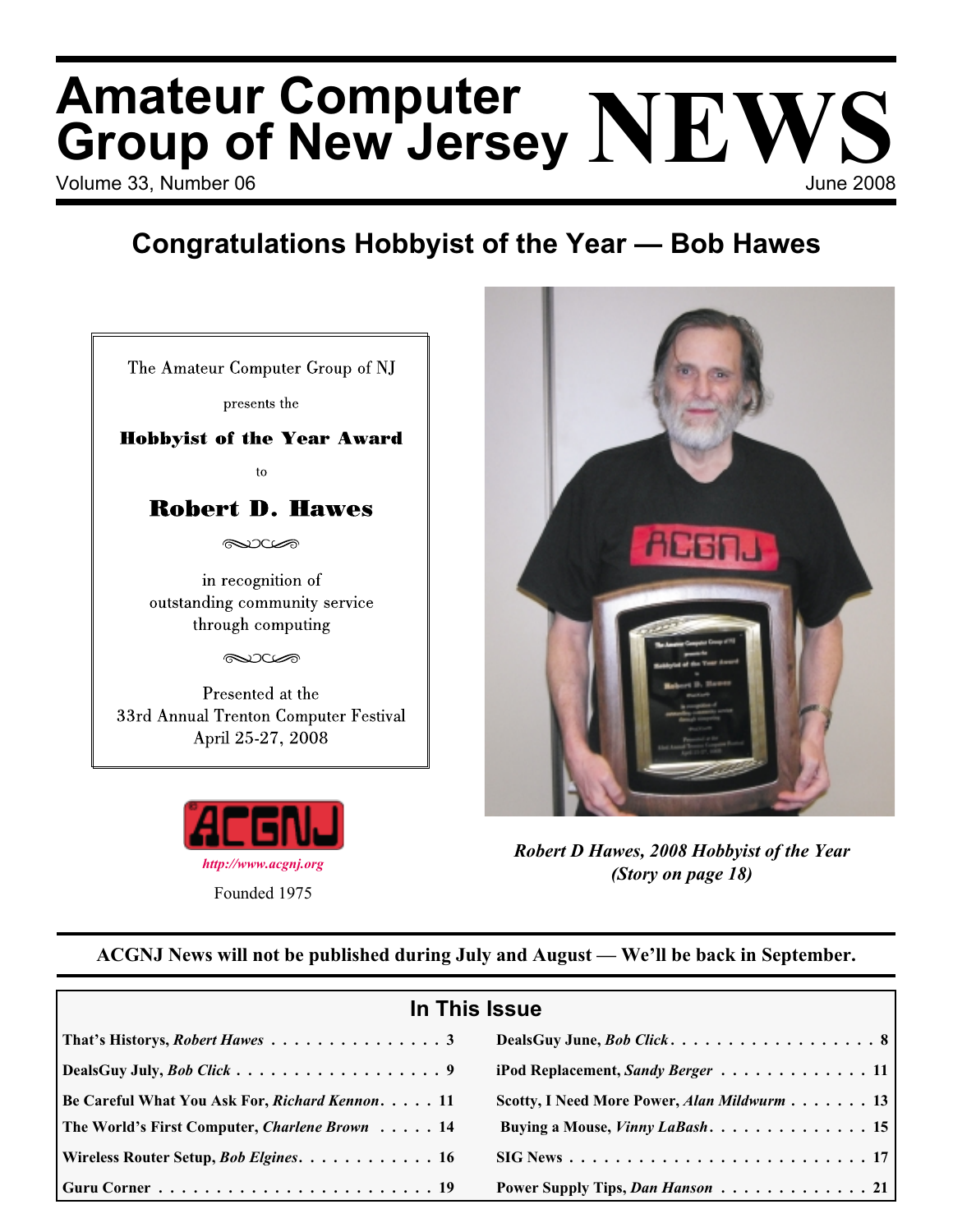### **Officers, Directors and Leaders**

| <b>Officers</b>                |                      |                    | <b>Board of Directors</b>   |                     |                    |
|--------------------------------|----------------------|--------------------|-----------------------------|---------------------|--------------------|
| President                      | Mike Redlich         | (908) 246-0410     | Director Emeritus           | Sol Libes           | $(609)$ 520-9024   |
| Vice President                 | <b>Mark Douches</b>  | $(908) 889 - 2366$ | Through 2008                | <b>Bill Farrell</b> | $(732) 572 - 3481$ |
| Treasurer                      | Malthi Masurekar     | (732) 560-1534     |                             | David McRichie      |                    |
| Secretary                      | Paul Syers           | $(732)$ 388-1345   |                             | Lenny Thomas        |                    |
| Past President                 | Frank Warren         | $(908)$ 756-7898   |                             | Don McBride         | $(732) 560 - 0369$ |
| <b>Special Interest Groups</b> |                      |                    | Through 2009                | Gregg McCarthy      |                    |
| Net.                           | Manuel J. Goyenechea |                    |                             | Arnold Milstein     | $(908)$ 753-8036   |
| C Languages                    | Bruce Arnold         | $(908)$ 735-7898   |                             | John Raff           | $(973)$ 992-9002   |
| Firefox Activity               | David McRitchie      |                    |                             | <b>Bob Hawes</b>    |                    |
| Genealogy                      | Frank Warren         | $(908)$ 756-1681   | <b>Standing Committees</b>  |                     |                    |
| Investing                      | Jim Cooper           |                    | APCUG Rep.                  | Frank Warren        | $(908)$ 756-1681   |
| Java                           | Michael Redlich      | $(908)$ 537-4915   | Facilities                  | John Raff           | $(973)$ 992-9002   |
| Layman's Forum                 | Matthew Skoda        | (908) 359-8842     | Financial                   | <b>Mark Douches</b> | $(908) 889 - 2366$ |
| <b>LUNICS</b>                  | Andreas Meyer        |                    | Historian                   | Lenny Thomas        |                    |
| NJ Gamers                      | Gregg McCarthy       |                    | Membership                  | Mark Douches        | $(908) 889 - 2366$ |
| <b>Mobile Devices</b>          | David Eisen          |                    | Newsletter                  | $-$ open $-$        |                    |
| VBA & Excel                    | James Ditaranto      | (201) 986-1104     | <b>Trenton ComputerFest</b> | Mike Redlich        | (908) 246-0410     |
| Web Dev                        | Evan Williams        | $(908)$ 359-8070   | Vendor Liaison              | Arnold Milstein     | $(908)$ 753-8036   |
| <b>Window Pains</b>            | John Raff            | $(973)$ 992-9002   | Webmaster                   | John Raff           | $(973)$ 992-9002   |
|                                |                      |                    |                             |                     |                    |

## **ACGNJ News**

**Editor**

Barbara DeGroot 145 Gun Club Road Palmerton PA 18071 Tel: (570) 606-3596 bdegroot@ptd.net

#### **Associate Editor** Bill Farrell (732) 572-3481 *wfarr18124@aol.com*

**Publisher**

**ACGNJ News** is published by the Ama- teur Computer Group of New Jersey, In- corporated (ACGNJ), PO Box 135, Scotch Plains NJ 07076. ACGNJ, a non-profit ed-<br>ucational corporation, is an independent computer user group. Opinions expressed<br>herein are solely those of the individual author or editor. This publication is **Copy-**<br>right © 2008 by the Amateur Computer<br>Group of New Jersey, Inc., all rights re-**Group of New Jersey, Inc., all rights re- served. Permission to reprint with ap- propriate credit is hereby given to non-profit organizations.**

**Submissions:** Articles, reviews, cartoons, illustrations. Most common formats are acceptable. Graphics embedded in the docu-<br>ment must also be included as separate files. Fax or mail hard copy and/or disk to editor: OR e-mail to Editor. **Always con**firm. Date review and include name of word processor used, your name, address and phone *and* name, address and phone of manufacturer, if available.

**Tips for reviewers:** Why does anyone need it? Why did you like it or hate it? Ease (or difficulty) of installation, learning and use. Would you pay for it?

**Advertising:** Non-commercial announce- ments from members are free. Commercial ads 15 cents per word, \$5 minimum. Camera ready display ads: Full page (7 x 10 inches) \$150, two-thirds page  $(4\frac{1}{2} \times 10)$  \$115, half-page \$85, one-third \$57, quarter \$50, eighth \$30. Discount 10% on 3 or more con- secutive insertions. Enclose payment.

**Publication Exchange:** Other computer user groups are invited to send a subscription to ACGNJ at the address below. We will re- spond in kind.

**Address Changes** should be directed to Martin Rosenblum (*m.rosenblum@ieee.org*) and/or to his attention at ACGNJ at the ad- dress below.

**Membership**, including subscription: 1 year \$25, 2 years \$40, 3 years \$55. Student or Senior Citizen (over 65): 1 year \$20, 3 years \$45. Family of member, without subscription, \$10 per year. Send name, address and payment to ACGNJ, PO Box 135, Scotch Plains NJ 07076.

**Typographic Note**: The ACGNJ News is produced using Corel Ventura 5. Font fami- lies used are Times New Roman (TT) for body text, Arial (TT) for headlines.

#### **E-Mail Addresses**

Here are the e-mail addresses of ACGNJ Officers, Directors and SIG Leaders (and the Newsletter Editor). This list is also at (*<http://www.acgnj.org/officers.html>*).

| <b>Bruce Arnold</b>  | barnold@ieee.org                              |
|----------------------|-----------------------------------------------|
| Jim Cooper           | $\lim$ ( $a$ ) the coopers.org                |
| Barbara DeGroot      | bdegroot@ptd.net                              |
| Mark Douches         | pcproblems@pobox.com                          |
| David Eisen          | ultradave@gmail.com                           |
| <b>Bill Farrell</b>  | wfarr18124@aol.com                            |
| Manuel Goyenechea    | Goya@acgnidotnetsig.org                       |
| <b>Robert Hawes</b>  | r.d.hawes@hotmail.com                         |
| Sol Libes            | sol@libes.com                                 |
| Malthi Masurekar     | masureka@umdnj.edu                            |
| Don McBride          | don@mcbride.name                              |
| Gregg McCarthy       | greggmc@optonline.net                         |
| David McRichie       | dmcritchie@hotmail.com                        |
| Andreas Meyer        | lunics@acgni.org                              |
| Arnold Milstein      | mrflark@yahoo.com                             |
| John Raff            | john@jraff.com                                |
| Mike Redlich         | mike@redlich.net                              |
| Matt Skoda           | som359@aol.com                                |
| Keith Sproul         | ksproul@noc.rutgers.edu                       |
| Paul Syers           | paul.syers@acgnj.org                          |
| Lenny Thomas         | lennythomas@technologist.com                  |
| <b>Scott Vincent</b> | scottvin@optonline.net                        |
| Frank Warren         | kb4cyc@webwarren.com                          |
|                      | Evan Williams tech@evanwilliamsconsulting.com |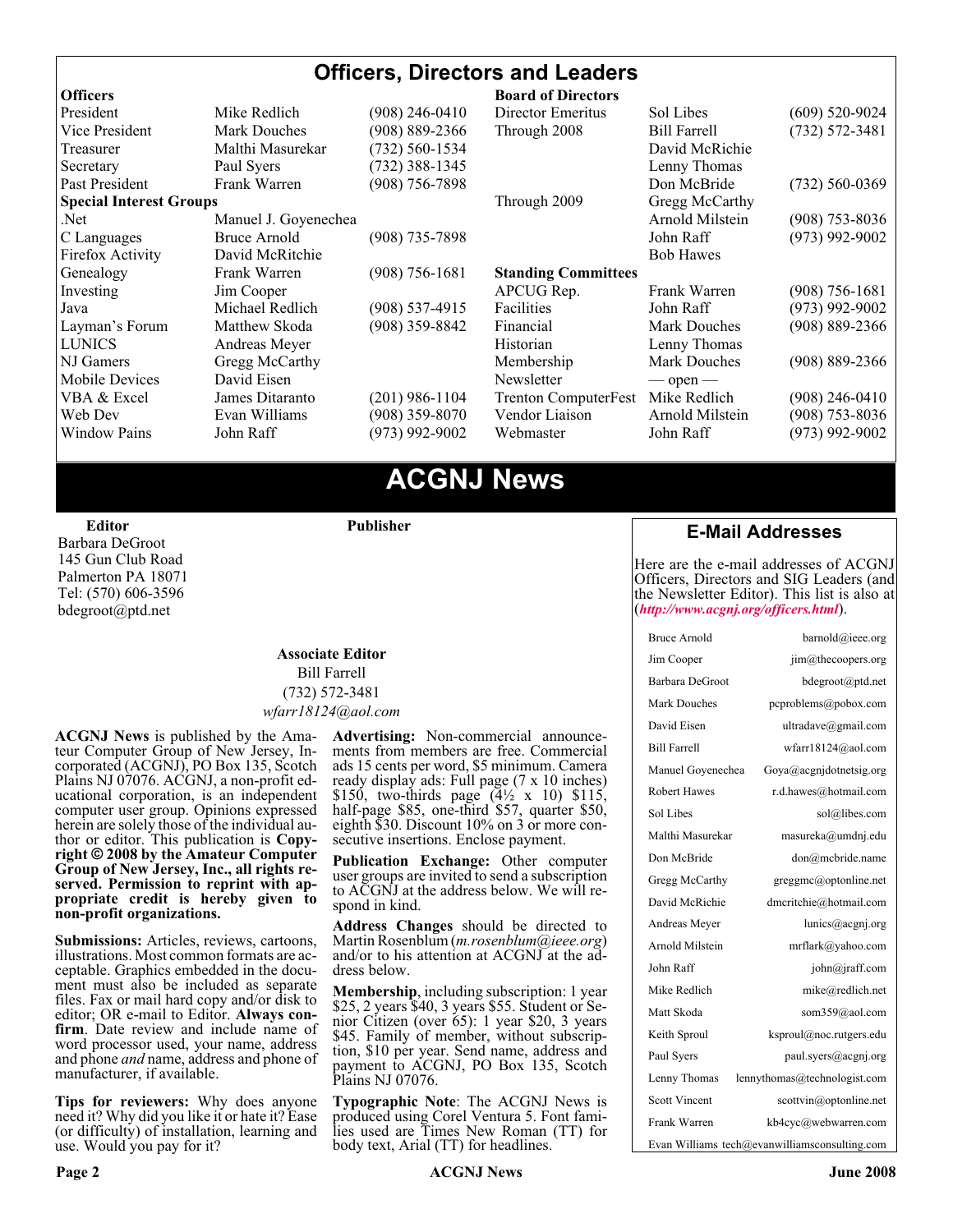# **That's History, Officer...**

*Robert Hawes (r.d.hawes@hotmail.com), ACGNJ*

Continuing the above title; "...and he's sticking to it". Ah, there's nothing like a lame joke to start off an article. Unfortunately, my brother (in his guise as my proof-reader) didn't get the joke until I explained it to him. So maybe it's even lamer than I originally thought. I've put an explanation at the very end of this article; but please don't skip down there now. Let it roll around in your sub-conscience as you read the article. It might come to you before you get to the end. Whatever the case, this is the last issue of ACGNJ News before our summer hiatus, so I've got a few loose ends to tie up; but mostly, this article is about history of one form or another. For starters, I want to remind you about three dates that will have passed before my next article is published (in September). First, June  $15<sup>th</sup>$  is a real US holiday: Fathers Day. I still have my mother, but I lost my father seventeen years ago. Further below, I'll tell you about a nasty trick I once accidentally played on him. (Maybe, after reading it, none of you will ever want to speak to me again).

Second, July 11, 2008 will be the 14th anniversary of the death of Dr. Gary Arlen Kildall, a man who history seems to be in the process of forgetting. That's a crying shame, because he was the *real* "Father of the Personal Computer Revolution"; the true source of all things now being credited to Bill Gates. On page 1 of our September, 2007 newsletter (*[www.acgnj.org/nl/vol/2007-09.pdf](http://www.acgnj.org/nl/vol/2007-09.pdf)*), we ran a memorial containing links to a commemorative article written by Sol Libes (our club's founder), and to a video recording of a broadcast TV tribute made by some of Gary's former co-workers. If you didn't follow those links before, I highly recommend that you go to that issue and do so now. This was a man who *shouldn't* be forgotten.

Third, July  $25<sup>th</sup>$  will be the ninth annual celebration of Systems Administrator Appreciation Day (or Sysadmin Day). This is an international (but so far unofficial) holiday established by people who realized that their jobs depend on their computer networks, and that both their computers and their networks depend on... Well, you know. In my September, 2007 article (*Your File's Too Big*), I included links to some fun articles, cartoons and videos connected to this tongue-in-cheek (but also serious) holiday. You'll find them on page 22 of that same pdf file, under *Appendix III: Your Geek's Too Unloved*. Be aware that you may have some language issues. Now, as promised, the afore-mentioned loose ends.

#### **Loose End 1: Bad CD Update**

In my January, 2008 article (*Good News About Bad CDs*), I stated that I'd used the ScanDisc feature of Nero CD-DVD Speed (a free Internet download) to test just 62 of my enormous collection of home-burned data CDs; and that only 50 of them (80.7%) had tested good. Not as bad as I'd feared; but not all that great, either. (For further details, you'll have to go to that article). As of now, I've tested 114 more, and my total good/bad score stands at 64.8% good, 10.2% bad, and 25% marginal. I don't know about you, but I'm appalled. Maybe,

by September, I'll have finished digging through my data CDs, and at least *started* testing my data DVDs. They're all newer (because I didn't get my first DVD burner until much more recently); so hopefully, I'll get better results there.

#### **Loose End 2: An Opportunity Missed**

Three years ago, I had an inspiration. It came to me in a flash, soon after I first booted my computer from a Linux Live-CD: *A properly designed operating system can be completely read-only.* That would make it immune from viruses, trojans, etc. Each year since, I've managed to work a mention of that discovery into my article for the April issue of our newsletter (the once-a-year, printed-in-real-ink-on-real-paper edition that we produce as a handout for the Trenton Computer Festival). Unfortunately, it somehow got cut out of this year's article. This was*in no way* the editor's fault. I checked. It *was* in the notes I used to prepare my first draft, but somehow it *wasn't* in the final version that I submitted. I can think of several different dumb moves I might have made that could have resulted in an accidental erasure. What I can't believe is that I didn't notice its absence. Not then, and not last month while I was writing my *Afterthoughts* article; which specifically dealt with other stuff that I (purposely) left out of my April submission. It wasn't until I was paging through one of the TCF hard copies that I finally saw (or rather, *didn't* see) it.

What's worse: This year I actually had something new to report. Somebody else has *finally* agreed with me. What I ultimately wound up writing is, unfortunately, gone for good. However, here's my source quote, which I copied from one of the "spec" pages connected to *[www.linutop.com](http://www.linutop.com)*, "Linutop software is stored on read-only memory. The Linutop desktop PC cannot be altered by virus or mishap". At long last, I'm not a lone voice crying out in the wilderness; but now I won't be able to announce that to a wider audience until *next* April. Sigh.

#### **TCF Memories**

This *isn't* a report about what wonders and delights were available to the general public at the latest Trenton Computer Festival. As you'll see, I couldn't have written anything like that because I wasn't there for most of it. Instead, it's a report about my personal experiences, including a totally subjective and self-centered description of this year's TCF Banquet. For the past three years, I've been an ACGNJ volunteer for TCF. As a volunteer, I get in free, but that *doesn't* really mean that much in my case. Due to personal scheduling issues (which I won't go into here), I can't actually be there most of the time when the show is open to the public and all the good stuff is happening. So I don't attend with expectations of seeing anything much. I go to TCF to work, and thereby support our club. Now don't think I'm complaining or trying to be a martyr. I *enjoy* participating. It gives me a great feeling of accomplishment. So in a way I'm glad that my schedule only permits me to be there when volunteers are the scarcest, because that means I'm able to pitch in where I'm needed the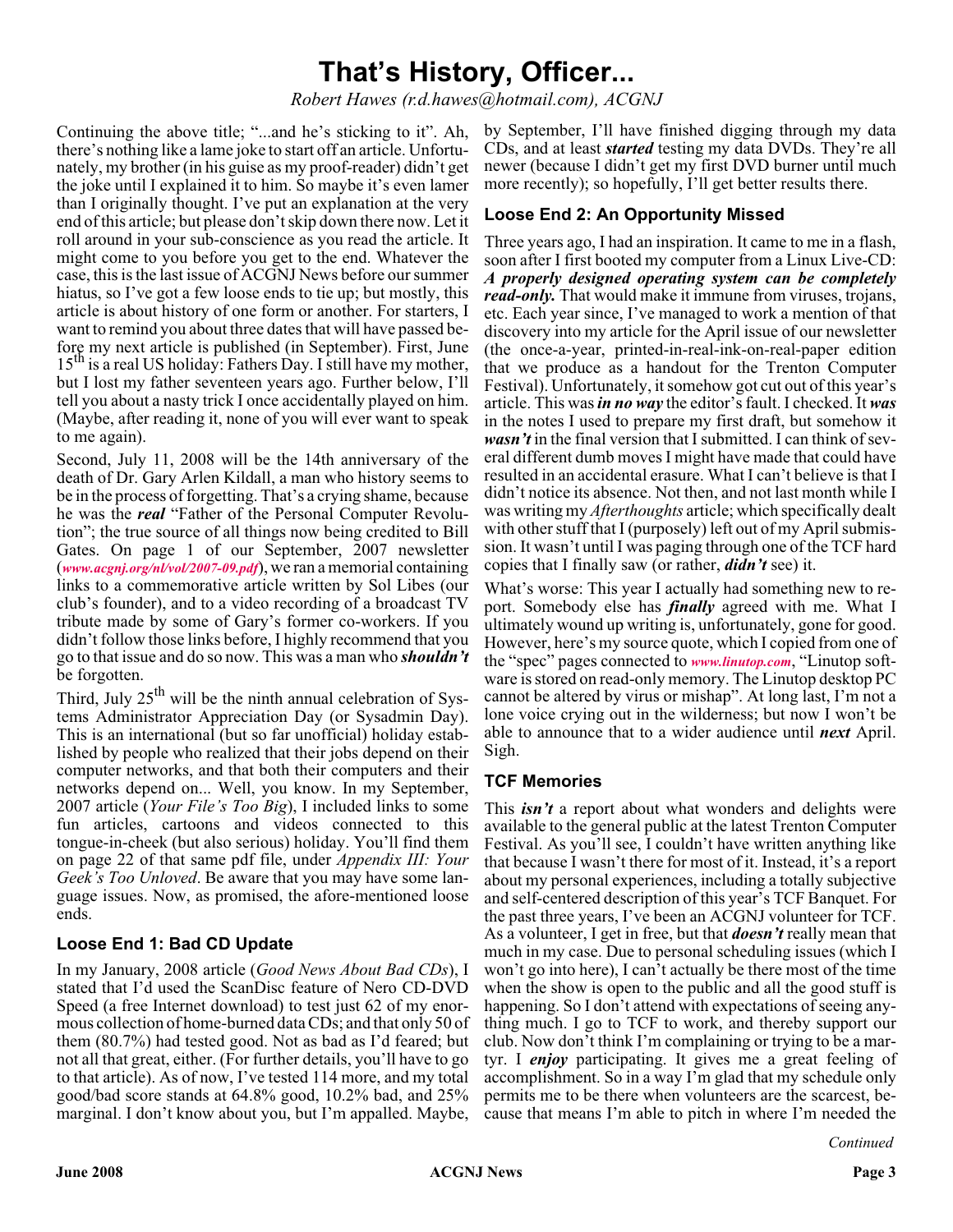most. If I could stay longer, I'd probably help more. Take a turn at the tables or something. But I digress.

This is what I do: I go down early Saturday morning and spend four hours directing traffic while the vendors are unloading their vehicles and setting up. Then, after attending a lecture or two, I leave. I come back Sunday afternoon and attend another lecture. (Two if I'm lucky and get there soon enough). Then I help direct traffic as the vendors are tearing down, packing up, and loading their vehicles. This usually doesn't take four hours, but it's more hectic, since everyone is trying to get out at exactly the same time. I had intended to do this in  $2005$  (for the  $30<sup>th</sup>$  Annual TCF), but last minute circumstances prevented me from going for even a little bit. I got there OK in 2006, just as "Murphy's Law" hit full force. That Saturday morning it rained. Sometimes lightly, sometimes heavily, but all the time. That Sunday afternoon, it didn't rain, but we seemed to be deluged with aggressively uncooperative truck drivers. Based on that first-time experience, I expected the worst in 2007; but mostly things went smoothly. Nothing unusual happened on Sunday in 2008. Here's what happened Saturday:

I'm definitely *not* a morning person. I got there late on Saturday morning in 2007, so I was determined to put in more effort, and not repeat myself this year. However, for some reason, I couldn't remember exactly *what* time I'd actually have to get there in order to be *on* time. 4:00 AM seemed to stick in my mind, and nobody I talked to at the last meeting before the show could either confirm or deny it. So I set that as my target. I actually got there at about 4:45 AM, chagrined at being three quarters of an hour late, but really being an hour and a quarter early. Realizing that if I sat comfortably in my car I'd probably fall asleep, I spent that time walking around the campus and talking to security guards. At exactly 6:00 AM, the guard stationed in our building locked it up and went off duty. (Because I wasn't "official", he wouldn't let me in first). Seven minutes later, two people from MarketPro arrived. Then they had to go look for another guard, who finally unlocked the doors for us. After that, we had no further problems.

This year, I didn't get to see any of the attractions on Saturday. I left as soon as possible after I went off traffic duty at 10:00 AM (when the show opened), so that I could return at 6:00 PM for the Banquet; where I was scheduled to receive the 2008 "Hobbyist of the Year" award. (In case you haven't guessed, that's a significant honor). The car club I used to belong to held local, regional, and national shows, and they all had banquets; but I didn't ever attended one of them. I'd never attended a TCF banquet either, so I was looking forward to a completely new experience. I drove through The College of New Jersey entrance at exactly 6:03 PM. By the time I'd parked and hurried to the Banquet Room, it was 6:08. I had a horrible vision of everybody already being seated, angrily waiting for me to show up so they could get started. (At least, even in my fevered imagination, they weren't all wearing tuxedos. I'd previously confirmed that dress would be casual. Naturally, I wore my ACGNJ tee shirt). In fact, all the attendees were still waiting outside, because the room was still

being set up. They didn't seem to be particularly angry, either. As you might assume, *I* was relieved.

Somehow, a serious error in communication had occurred. The caterers were expecting a *whole lot less* guests than had actually shown up. These days, it's fashionable to delegate blame to *somebody* whenever anything goes wrong; but despite what some people believe, it's actually possible for bad things to happen that are really nobody's fault. This seems to have been one of those situations. The caterers rose nobly to the occasion. Aside from the extra time needed to set up more tables, there was only one other sign that there'd ever been a problem. When the first two trays of appetizers were set out, we were each asked to initially take a total of only three items. I took a "veggie ball" and two meatballs. Soon, more meatballs were set out, and all restrictions were lifted.

Since the Banquet was being held within the Passover holiday week, each table had a plate of matzos. I took one and broke it into small pieces. I wasn't quite crass enough to stick meatball slices between those pieces. Instead, I took alternate bites of meatball and matzo, thus making "internal" meatball sandwiches. I'd chosen prime rib for my main course. When it came, it had what looked like a giant lump of fat sticking out from under one side. Now, you have to expect *some* fat with prime rib, but this seemed a bit much. Investigating, I discovered that it wasn't fat at all, but a potato. Under my meat, there was an assortment of small potatoes of various kinds. One of them was actually colored purple inside. Most were round; but that one cylindrically shaped potato just happened to stick out in exactly the wrong way. All were delicious, as was the meat itself. The dessert was unusual. (At least to me; but I'll admit that I don't eat out much). It looked like a chocolate pie with chocolate icing; but that icing was actually hard chocolate. I wound up turning it over and eating the bottom first. Then I broke up the top as I'd do with a Hershey bar (that actually took a bit of work), and let each piece melt in my mouth. It was good, but different.

Next, it was time to receive my award. I'd been told that I *wouldn't* have to make a speech, so I hadn't prepared any remarks. However, something seemed to be expected. So I said I'd been told I wouldn't have to make a speech. Then I thanked everyone for the award, and said that I'd try to be worthy of it from now on. Not my best public speaking performance. The plaque I received is *beautiful*. It reads (in part); "in recognition of outstanding community service through computing". (I've already hung it up on my wall for all to see). After that, framed and illustrated certificates saying; "Certified Computer Guru" were handed out to the TCF speakers. Each was personalized with the recipient's name, and read; "in recognition of your presentation TCF 2008". Finally, David Perry (the TCF Keynote Speaker) gave an interesting and informative talk about the history of computer viruses and other malicious code. Then it was time to leave.

Almost forty years ago, I fell asleep at the wheel. I was driving north on the New York Thruway in the middle of the day. I hadn't gotten much sleep the night before, but I didn't feel particularly tired. I don't remember getting any warning.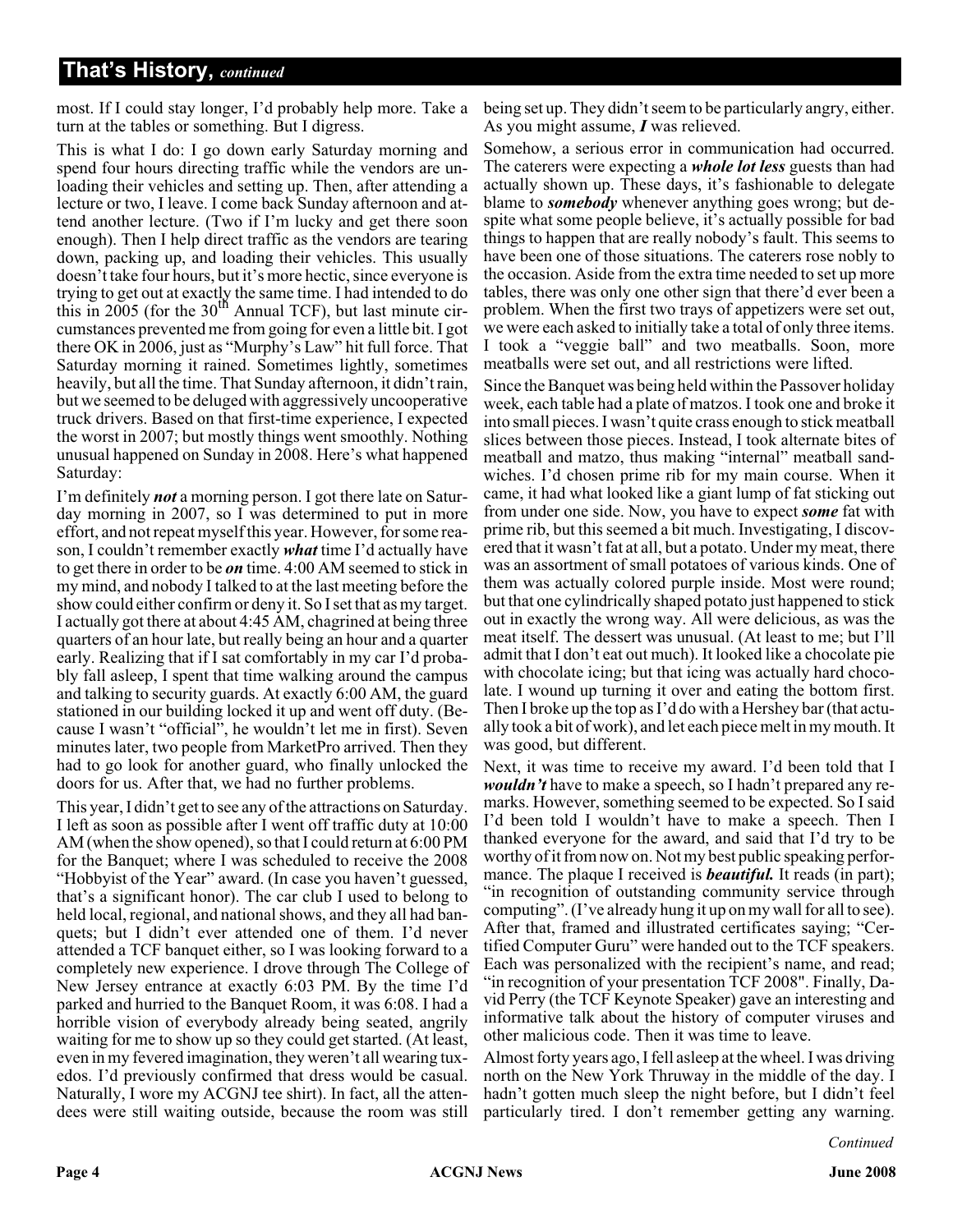Suddenly, I felt all warm and fuzzy. It was dark and I was rocking from side to side. I realized that my eyes were closed. Opening them, I saw that my car was bouncing across a field at high speed. I stopped the car, turned around, and made my way back to the road. It was a miracle that I hadn't hit a pole or a guardrail. Shakily, I continued on my way. I stayed alert and careful, but I really didn't have to worry about falling asleep again. Adrenaline saw to that. Indeed, it was several days later before I got another good night's sleep. Since then, I've avoided driving when I'm tired. From that experience, I know exactly how easily (and unexpectedly) it could happen again.

I didn't fall asleep that night; but I wasn't "up to par" either, because something else unusual happened. I got lost. Now, all I had to do was drive north on Route 31, which combines with and then separates from several other highways along the way. I must have missed one of those turns. After a while, I began to vaguely suspect that I wasn't on Route 31 anymore. I started consciously looking for roadside signs (which can be difficult to spot in the dark), and didn't find any. Then I saw a stoplight up ahead. I told myself that if I didn't see a sign before I got to that intersection, I'd turn around and go back; but I didn't have to. The crossroad*was*Route 31. So I turned north and kept going. An odd end to an interesting and enjoyable day.

#### **Input/Output Problems**

There'll be more computer-related history later; but before that, to celebrate Father's Day, we'll have to wade through a Heartwarming (or maybe Heart Numbing) Reminiscence from my personal history. First, though, to set it up, we have to cover some other stuff. You may have noticed that I write with a sharp, warped, wicked sense of humor (and, as you can see, sarcastic too). Furthermore, you haven't seen me at my best (or, I guess, worst). Several times, mostly in articles relating to Microsoft, I've toned things down considerably on the advice of my proof-reading brother. However, that's the out-going side. My in-coming sense of humor is different, because I'm a very literal person. In other words, I usually accept what I'm told as true. For example: When I was very young, I read an article somewhere purporting to detail a fascinating but lesser-known achievement of Albert Einstein. (I'm not going to give any further details here because I'm too embarrassed). Eventually, I concluded that it must have been an April Fool's Day joke; but I believed that story (and repeated it to others) for *years***.** So while I enjoy silly jokes and wacky humor; if you tell me something that at least sounds fairly reasonable, and you can manage to keep a straight face, I'll probably believe you. As you'll see later, it must be hereditary; because my dad was that way, too.

#### **Family Dynamics**

Now, I have a brother who's younger than I am, and a cousin (my father's brother's son) who is just about my age; and he also has a younger brother. So as we were growing up, my brother and I both had our own personal cousins. It's as if they'd come with labels saying; "Cousin, One Each, Government Issue. May not be exchanged or combined with any other offer." In the summer, our families would sometimes

"trade kids" for a while. My cousin and I would stay with one set of parents, while his brother and my brother would stay with the other. So I saw a lot less of my younger cousin. In some ways, it wasn't until I was in my twenties that I really began to appreciate him. There was a major exception, though; the four day Thanksgiving Weekend. My parents, my brother and I would all visit my aunt, uncle, and cousins. We'd usually go to their house on Wednesday evening (after school or work), and come back home on Sunday night. Other relatives and friends were there, too. We always had a "packed house", and this annual family get-together continued for a *long* time. (There *still* wasn't room for us at the "grown-up table" on Thanksgiving Day dinner when we were in our thirties).

We "kids" developed our own traditions. We'd go on hikes and other group activities; and after we became proficient with tools, we'd work together on some kind of "project" each year. One year (it could have been anywhere from the Seventies to the early Eighties), we replaced the pedestal sink in the upstairs bathroom with a cabinet vanity sink. We had no trouble with the plumbing part of the job. The old sink and pedestal came out OK, and (when we were finally able to do it) the new sink went in fine, too; but installing the new cabinet gave us unexpected problems. The cabinet's design was fairly simple. It had two sides made of pressed wood. It had no back except for two 1x4 size "beams" connecting the two sides at the top and bottom, because that's where the pipes were supposed to be. It had no top, because that's where the sink went. Essentially, it didn't have a front except for two 1x4 size "beams" also connecting the two sides at the top and bottom. That's because the doors, being open-able, didn't contribute anything to the structure. In addition, the bottom front "beam" was recessed in about three inches to provide a "toe-kick" area. It didn't have a bottom, either; but it *did* have a floor, which sat on top of the front and back bottom "beams", thus connecting the two sides together about four inches up from the room's actual floor. All its outside surfaces were covered with a hard Formica-type laminate. All its inside surfaces were painted white.

*Continued* It was obvious what the trickiest part of the job would be. A baseboard heating system had been installed on the bathroom walls, *including* the space behind the old pedestal. It wasn't a "slimline" baseboard, either. It stood about eight inches high, and stuck out about *four* inches from the wall. Plus, it had a curved profile. So we knew going in that we'd have to do some cutting. Thus, we protected the laminate with paper tape, traced a matching profile on each cabinet side as best we could, and then carefully cut out the outlined areas. (If I may say so myself, we did a fantastic job. I was there just a few weeks ago; and while the "porcelain" surface of the sink is showing signs of wear, the cabinet *still* looks great). As you can imagine, cutting such large sections out of both lower rear corners resulted in the complete removal of the bottom back "beam". In addition (subtraction?), to clear the baseboard as it crossed the inside of the cabinet, we also had to cut four inches from the back end of the floor across the cabinet's entire width. We had assumed that the remaining three "beams",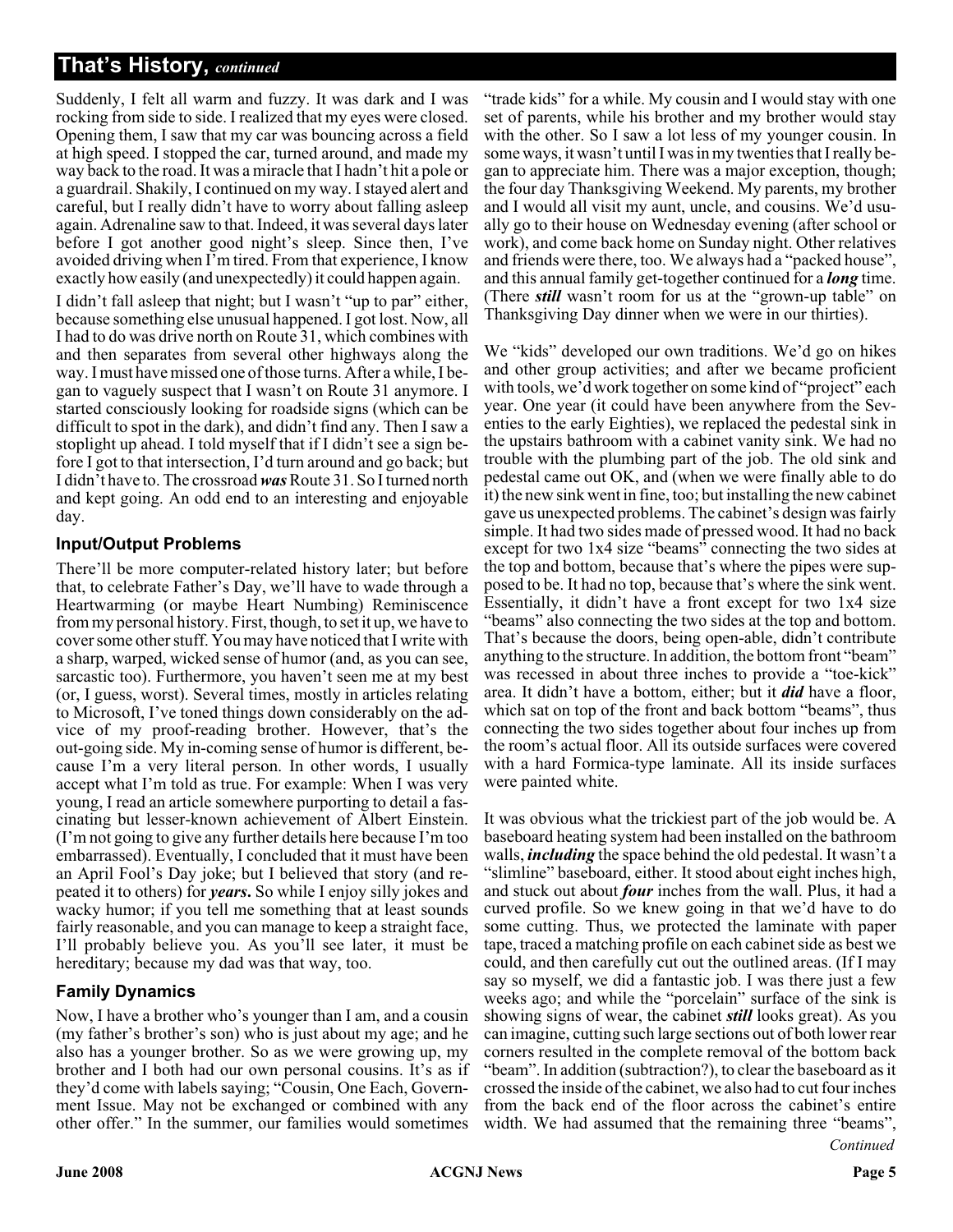plus the still mostly all-there floor, would be enough to hold the cabinet together. We were wrong.

The cabinet was much too shaky without its back "beam". So we had to make a replacement that didn't interfere with the baseboard. That was easy enough to do, but we couldn't mess up the laminate by driving nails into it from the outside. We had to fasten our new "beam" only from the inside, using glue. Since we couldn't install the new sink until we made sure that the cabinet was now stable, and we couldn't do *that* until after the glue had dried completely, the job wound up taking a whole lot more time than we'd planned. Thereby hangs my tale; but we need just a little bit more information first. Three rooms in the house had running water: the kitchen and the laundry downstairs, and the bathroom upstairs. Each room had an independent set of shut-off valves, and there was a second toilet squeezed into a corner of the laundry. At home, we had two rooms with running water: the kitchen and the bathroom. Two valves (one hot, one cold) shut off water service to both rooms simultaneously. So here we go:

#### **Confessions of a Sarcastic Son**

I was lying on the living room floor, watching TV as I waited for the glue to dry. Since the old sink had been removed, but the new sink hadn't yet been connected, the water was still turned off; but *only* in the upstairs bathroom. My dad (who was probably about the same age as I am now) was sitting in a chair, also watching the TV. He asked me if the bathroom was working. I said; "No. You'll just have to wait until it's done." A while later, he asked me again. In an exaggerated and (to my mind) distinctly sarcastic tone of voice, I repeated; "You'll just have to wait until it's done." Finally, he complained that he had to go really, really bad. I said; "Why don't you use the downstairs toilet?" He jumped up and ran for the laundry. Later, he explained that, based on our setup at home, he'd assumed that the water for the whole house was turned off, and that neither toilet would work. Even though that mistake was his, the *fault* was entirely *mine.* I should have answered his first question truthfully, instead of fooling around. I felt really bad and apologized profusely. Now that I know from personal experience what he must have felt like back then, I'm really, **really**, *really* sorry. Well, that's enough family history. Now for something completely different.

#### **Newsletter History**

One of my still-under-construction newsletter articles is a history of all the club's former Special Interest Groups. My best (and pretty much only) source of information has been the scanned pdf images that were created for the "complete newsletter collection" CD. While working on my SIG history, I also dug up a lot of data about the newsletter itself. So here's an overview of the last 33 years, highlighting the activities of some of the people who made our club what it is today. You know what "they" say: Those who don't study history are doomed to repeat it. In summer school, if nowhere else.

The oldest newsletter to which I currently have access is the May, 1976 issue (Volume 2, Number 5). That issue was published on the club's first anniversary, and it contained a copy of the club's first Constitution. It listed a monthly "ACG-NJ Meeting", which apparently rotated locations among several different college campuses. It also listed a "6800 Users Meeting" and an "8080 Users Meeting". It was mostly typewritten, with some graphic elements (probably pasted in). Sol Libes was Editor. Arthur Fowler and Russell Gorr were listed as "Substitutes".

September 1976 (Volume 2, Number 9): Ginny Harrison was credited as Newsletter Typist.

October 1976 (Volume 2, Number 10) brought a slick, professional look, with typesetting and graphics services contributed by Basic Communications, Inc. Sol Libes was Editor, Arthur Fowler and Russell Gorr were Associate Editors, and Glen Dusch was Production Editor.

January 1977 (Volume 3, Number 1): The typewritten look was back, but in a two column layout with darker, more consistent, more readable print. On a combined "ACGNJ Officers & Staff" list, Sol Libes was President/NL Editor, Russell Gorr was Assistant Editor, and Arthur Fowler was "Director/Fest & NL Assoc."

March 1977 (Volume 3, Number 3): Russell Gorr became Editor, and Sol Libes stayed on as Assistant Editor (although he advertised for a volunteer to replace him).

March 1978 (Volume 4, Number 3): This issue included eye-catching black-and-white photographs that were very well reproduced. Russell Gorr was still Editor, and Sol Libes was still Assistant Editor. Dennis Thovson was credited for Photography Assistance, and Ike Rodman was credited as Printing Liason.

December 1978 (Volume 4, Number 12): Russell Gorr was Editor, Sol Libes was Assistant Editor. Perry Davis, Sol Libes (again), Rod Montgomery and Roy O'Brien were credited as Contributing Editors. Dennis Thovson was credited for Photography Assistance. Glen Dusch and Ike Rodman were credited for Print Assistance.

January 1980 (Volume 6, Number 1): Fred Gohlke, Tom Milkowski, Russell Gorr and Sol Libes were credited as Editors. There were seven Contributing Editors but no Assistant Editor.

February 1980 (Volume 6, Number 2): Fred Gohlke and Tom Milkowski were credited as Editors. Russell Gorr and Sol Libes remained on the ever-expanding list of Contributing Editors.

December 1980 (Volume 6, Number 12): Fred Gohlke, Tom Milkowski and Joe Tomalesky were listed as Editors. There were twelve Contributing Editors.

February 1981 (Volume 7, Number 2): Fred Gohlke and Joe Tomalesky were listed as Editors. There were thirteen Contributing Editors. Enough, already.

November 1981 (Volume 7, Number 11): Russell Gorr returned as Editor, Joe Tomalesky was Associate Editor, and Sol Libes was Assisting Editor. Fred Gohlke became a Contributing Editor.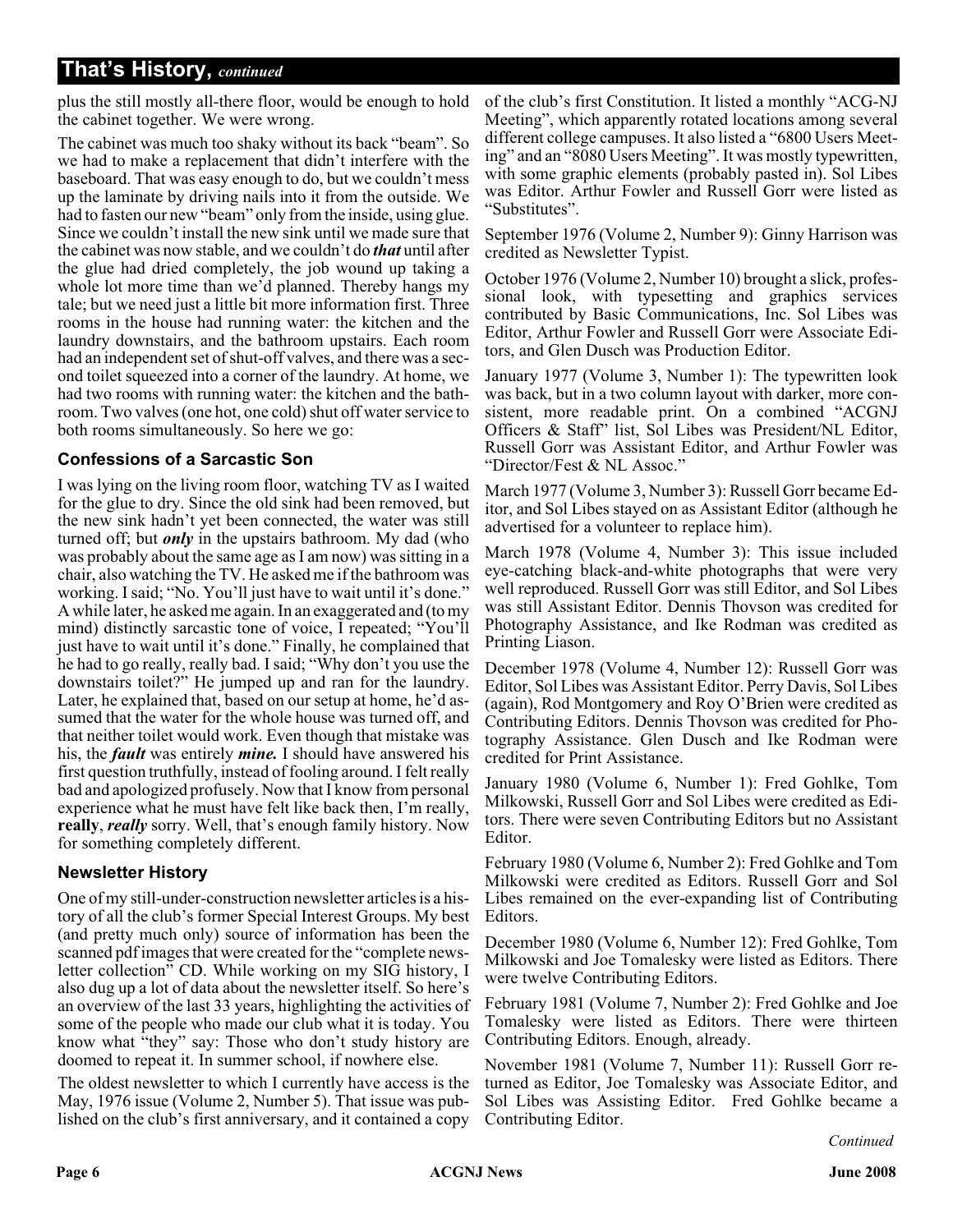February 1982 (Volume 8, Number 2): Russell Gorr was Editor, and Sol Libes was Assisting Editor. Gordon Jones, Steve Toth and Bill Woythaler were credited for Typing.

September 1982 (Volume 8, Numbers 8 and 9): This was a 40 page "Double Size" issue, put out after the August issue couldn't actually be mailed out in August. Russell Gorr was Editor, Sol Libes was Assist*ing* Editor, and Don Wells was Assist*ant* Editor. Loretta Holtz was credited for Pictures, and *no one* was credited under "Typing Staff" or "Layout & Paste-up".

January 1983 (Volume 9, Number 1): Brian Boccardi was Editor, and Sol Libes, Don Wells, Steve Leon and Jerry Entin were Assisting Editors.

May or June 1983 (Volume 9, Number *3*, identified as the "SPRING 1983" issue): Brian Boccardi was Editor. The job of Assistant Editor was open.

October 1983 (Volume 9, Number 6): Sol Libes was Editor. Joe Tomalesky was Assistant Editor. Steve Leon and Brian Boccardi were Contributing Editors.

January 1984 (Volume 10, Number 1): Neil Sanford was Editor. Joe Tomalesky and Sol Libes were Assistant Editors. Steve Leon and Bill Chin were Contributing Editors.

February 1984 (Volume 10, Number 2): Neil M. Sanford was Editor. Sol Libes, Sal Mohan, and Neil J. Sanford were Assistant Editors. Andy Bender, Bill Chin, Peter Fillingham and Steve Leon were Contributing Editors.

March 1984 (Volume 10, Number 3): Neil M. Sanford was Editor. Neil J. Sanford was Assistant Editor. Bill Chin, Steve Leon and Pete LeMay were Contributing Editors.

April 1984 (Volume 10, Number 4): Neil M. Sanford was Editor. Russell Gorr, Sal Mohan, Neil J. Sanford, Sol Libes and Bill Kerr were Assistant Editors. Bill Chin and Steve Leon were Contributing Editors.

April 1985 (Volume 11, Number 4): Neil M. Sanford was Editor. John Kennedy, Russell Gorr and Neil J. Sanford were Assistant Editors. Sol Libes and Steve Leon were Contributing Editors. Kevin Kennedy was credited as Typist. (Also Darren Sanford in 12/85).

April 1986 (Volume 4\*, Number *1*): Fred L. Gohlke was Editor. Nobody was Assistant Editor. Hank Kee, Steve Leon and Bob Todd were Contributing Editors. Sol Libes was identified as; "Working, Guiding, Idea Generating, Hand Holding, and Moral Supporting Editor". In June 1986, Richard Alm was listed as Assistant Editor (calendars/phones), and Linda Gohlke was credited for Production Assistance.

\* *The Volume numbers were wrong on all 1986 newsletters. Every other issue said Volume 11; but since 1985 had already been Volume 11, they allshould have said Volume 12. As a result, the 1987 issues were labeled Volume 12 when they should have been Volume 13. Our newsletter Volumes have been off by one ever since.*

March 1987 (Volume 12, Number 3): Fred Gohlke was Editor. Sol Libes was Assistant Editor. Bob Todd, Hank Kee, Stuart Jones and Steve Leon were Contributing Editors. Lenore Melillo was credited as both Art Director and Production Manager.

January 1989 (Volume 14, Number 1): Fred Gohlke was Editor. Sol Libes was Assistant Editor. Bob Todd, Hank Kee, and Steve Leon were Contributing Editors. "Tekuru" was Technical Editor. Burke Mawby was both Art Director and Production Manager.

March 1989 (Volume 14, Number 3): Neil M. Sanford was Editor. Dick Rossi, David Cornell, Bob Murray, Jay Murray, Robert Todd and Elaine J. Tweedus were Contributing Editors. Neil M. Sanford was also Art Director and Production Manager.

March 1990 (Volume 15, Number *2*): Alex Goldfinger was listed as Editor, with John Cruz as Production Assistant, Fanfare Typographers as Compositor, and Robert Todd as Publisher.

March 1991 (Volume 16, Number 3): Alex Goldfinger was Editor. Competition Graphic Services was Compositor. Robert Todd was Publisher.

February 1993 (Volume 18, Number 2): Alex Goldfinger was Editor. Dudley Cook, Alice Lebenson and Allan Marain were Associate Editors. Competition Graphic Services was Compositor. Robert Todd was Publisher.

November 1993 (Volume 18, Number 9): Alice Lebenson was Editor. Dudley Cook and Allan Marain were Associate Editors. Robert Todd was Publisher. Composition was by Todd Enterprises.

September 1994 (Volume 19, Number 7): Alice Lebenson was Editor. Alex Goldfinger and Jo-Anne Whitfield were Associate Editors. Robert Todd was Publisher. Composition was by Steve Orlando.

Mid-February 1995 (Volume 20, Number 1): Walter D'Ull was Editor and Publisher. Barbara DeGroot did Layout.

April 1995 (Volume 20, Number 2): Barbara DeGroot was Editor. Walter D'Ull was Publisher.

February 1996 (Volume 21, Number 2): Barbara DeGroot was Editor. Milton Astroff was Publisher. Alex Goldfinger was Associate Editor.

December 1998 (Volume 23, Number 10): Barbara DeGroot was Editor. Milton Astroff was Publisher. Jo-Anne Head was Associate Editor.

September 1999 (Volume 24, Number 7): Barbara DeGroot was Editor. Milton Astroff was Publisher. Jo-Anne Head and Bill Farrell were Associate Editors.

September 2000 (Volume 25, Number 7): Barbara DeGroot was Editor. Jo-Anne Head and Bill Farrell were Associate Editors.

January 2003 (Volume 28, Number 1): Barbara DeGroot was Editor. Bill Farrell was Associate Editor.

May 2008 (Volume 33, Number 5): Barbara DeGroot was Editor. Bill Farrell was Associate Editor.

Incidentally, the February 2002 issue (Volume 27, Number 2) was the last ACGNJ newsletter to be printed out and mailed to our members. (Except for our annual special Trenton Computer Festival hand-out edition; and we don't mail that. If *Continued*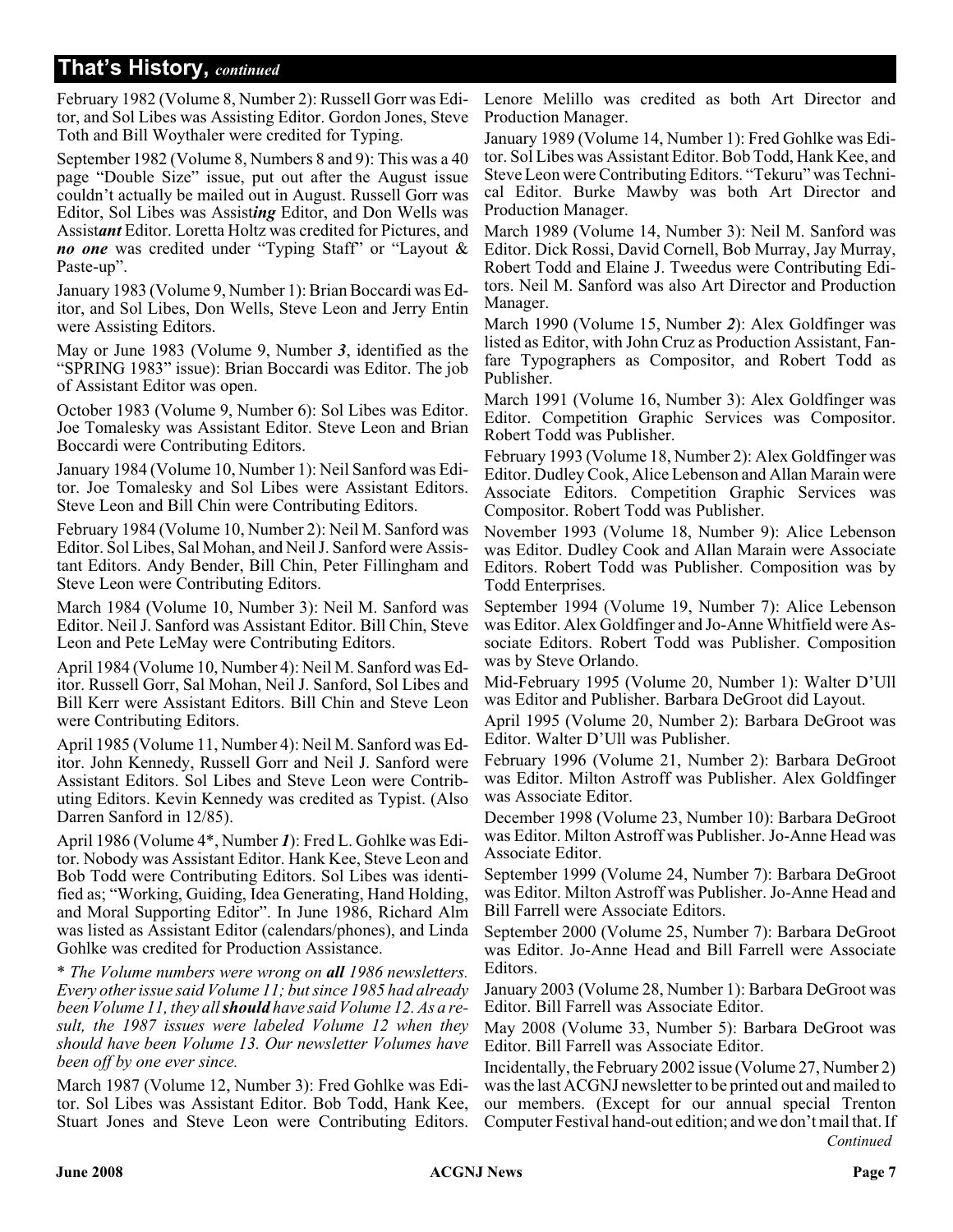# **From The DealsGuy for June**

*Bob (The Cheapskate) Click, Greater Orlando Computer Users Group*

#### **\*Friends Helping Friends!**

A friend uses his computer a lot, but doesn't belong to any computer organization. I gave him a couple of PC Magazines I had read and he enjoyed them enough that he subscribed. He mentioned that he had a problem with his laptop not connecting to the router and I told him about the tech support included with the PC Magazine subscription he had just purchased. He called them and they helped him fix the problem quickly. His words later were "Boy; I've already gotten my subscription money back in just one day."

#### **\*Eat Or Be Eaten**

I saw where EMC will acquire Iomega. Although it is taking much longer than he said, Ralph Nader said years ago that in 20 years most of the business in the US will be controlled by 20 or so large corporations, and it looks like that is gradually taking place. Small startups that have a unique product are quickly scooped up by the big guys who also buy their competition to close it down. That's certainly a good way for a smart programmer to become a millionaire; just come up with a great idea that works. As for being bought up, foreign countries will soon own the US by repossessing us if we keep borrowing money from them.

The items below are announcements I received, but I have edited the wording. I have not tried any of the products.

#### **\*Free Tutoring For The Uninformed**

Output I/S has launched HTML.net, a free HTML and CSS tutorial site that makes it easy to learn how to design and develop web sites. In about an hour, novice computer users can learn the essential information needed to build a web site using nothing more than an ordinary text editor. The Hypertext Markup Language (HTML) tutorial begins with the basics and introduces you to links, images and tables. You'll learn how to develop a site that can be viewed by all web browsers on all platforms. There are tips and tricks to make your web site attractive, fast loading, and effective.

The Cascading Style Sheets (CSS) tutorial teaches you to separate your web site content from your design, enabling you to quickly change the look and feel of your web site. CSS-based web sites improve your search engine rankings by making it easier for search engines to find and index your content. CSS

is slowly replacing table-based HTML as the design tool of choice. The HTML.net tutorials are available 24/7, without charge. Tutorials are in English, German, Spanish, French, Italian, Russian, Chinese, and more.

For more information, visit *<http://www.html.net/>*, or contact Output I/S, Kaj Munks Vej 10, 3.th, 2300 Copenhagen S, Denmark. Phone: (+45) 5194 5001. E-mail: *output.dk*.

#### **\*Free Screensaver**

*DealsGuy note: I am always suspicious of screensavers and I don't even use them myself, but my proofreader found some decent reviews of the companion game from the same author, so this screensaver is probably OK.*

A sweet and adorable fairy soars across a beautiful fantasy landscape. Along the way, she uses dazzling spells to defend herself against evil goblins and blazing firebirds. This delightful visual feast is the free Feyruna Fairy Forest screensaver from Jochen Kaercher Gamedesign, creator of premium games for casual players. Fairy Forest screensaver includes the option to turn on atmospheric music and sound effects. As viewers listen to the soothing audio, they're treated to smoothly animated scenes featuring the otherworldly artwork of Feyruna Fairy Forest, a casual game created by Jochen Kaercher Gamedesign. Visit *<http://www.feyruna.com>* to download the 13 MB installation file and begin enjoying the free Feyruna Fairy Forest screensaver. Windows 95 or later is required.

#### **\*Free USB Protection**

A.C. Element Company has made available the free version of MyUSBOnly for individual users. MyUSBOnly Free 2007 is a Windows security application that prevents data theft through your computer's USB ports. While USB ports have made computing much more convenient, they also introduce a security threat that could subject many computer users to identity theft and data theft. MyUSBOnly thwarts attempts to gain access to your computer via your USB ports.

New features for MyUSBOnly Free 2007 are:

- Syslog entries for copied, modified, deleted files/folders
- Firewall-like feature to allow/deny inserted USB devices

*Continued*

### **That's History**, *continued*

you want a copy, you have to come and get it). In his announcment of the change, then-President Scott Vincent revealed that between printing expenses and postage, the newsletter was costing the club about \$1,500 a month. With our usual annual schedule of ten issues, that added up to a whopping *\$15,000* a year. Wow!!! No wonder we had to stop. Speaking of stopping, this is probably as good a place as any.

#### **Lame Jokes, Anyone?**

At least twice before in my ACGNJ newsletter articles, I've used the old punch line; "Anyway, that's my story, Officer, and I'm sticking to it". For this article's title, I substituted "History" ("That's his story, Officer, and he's sticking to it"). Get it? Let's all groan aloud wretchedly.

Academic Note: (from Wikipedia, the free encyclopedia). The word history was derived from the Greek words histor, historeo, and historia. It is *definitely not* (as has sometimes been claimed by people who were actually being serious) a literal combination of the English words his and story.

See you in September (if you can find it in your hearts to forgive me).  $\Box$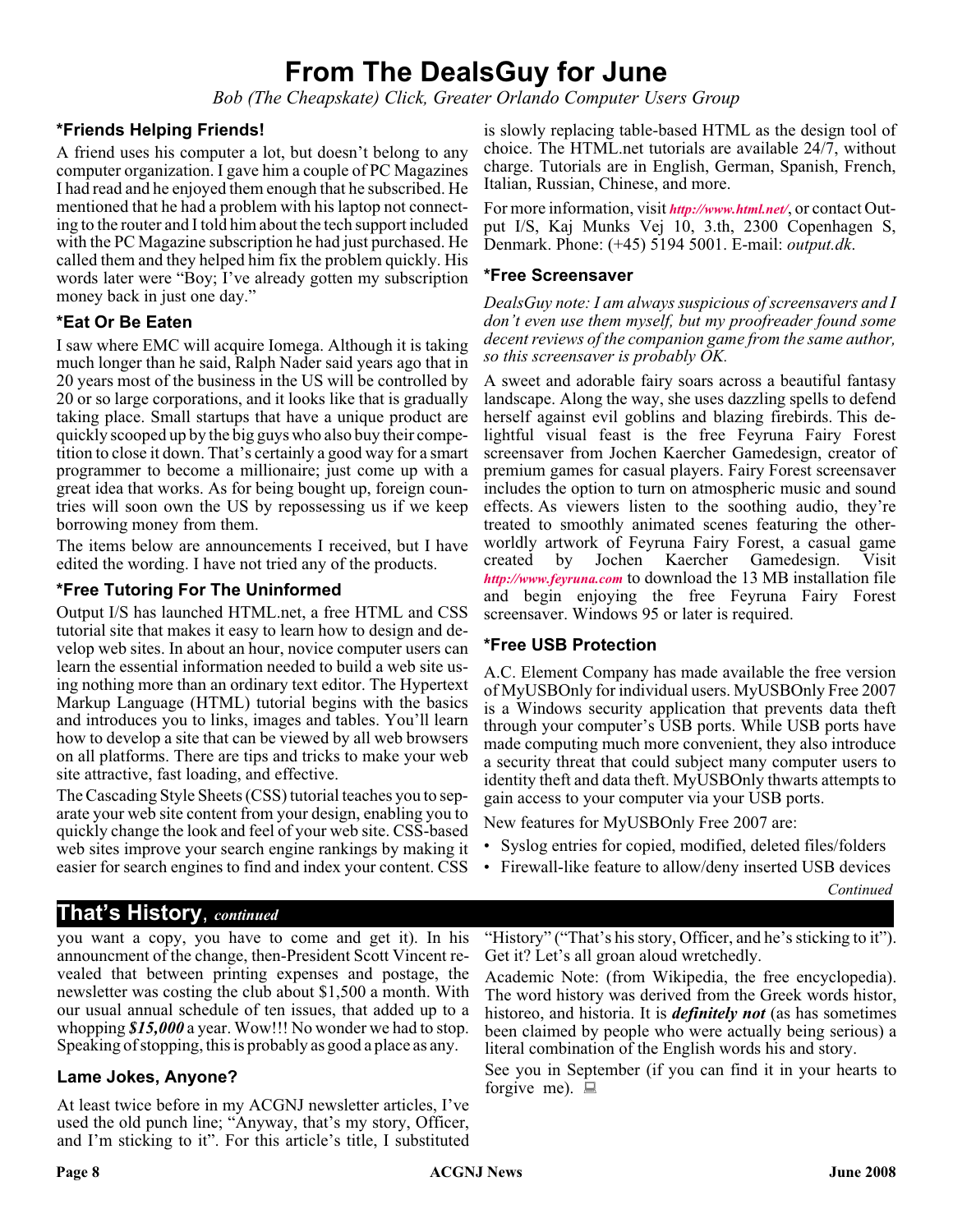# **From The DealsGuy for July**

*Bob (The Cheapskate) Click, Greater Orlando Computer Users Group*

#### **\*Biometric Lock Update**

I said I was going to return the Kwikset Biometric (fingerprint) lock for my door because it was very unreliable, but I really liked it and wanted it to work better. I watched the video on their Web site and tried changing my finger scanning technique. It's working better for me and mostly opens on the first scan. However, my wife still has poor luck so she uses her key or waits for me to unlock it. Kwikset had a booth in a hardware show we worked so I asked a rep how to improve my wife's success getting the lock to work. He told me the lock can hold 50 different fingerprints, so if I didn't need them all for other people, try scanning her finger several times in different ways

with the chance that things might go better with more choices for the lock's computer to compare. He said it actually scans the skin makeup, not the fingerprint. It's worth a try!

#### **\*For What It's Worth!**

When I wrote up the USB Medical flash drive deal, my proof reader told me no medic in his right mind would plug it into their laptop, if they even had a laptop in the ambulance, because an unknown device might cause damage to the computer or entire system. It made sense so I talked to a few medics about that and there seems to be varied opinions. One told me that he only looks to see if the patient has a wallet card

*Continued*

#### **From The DealsGuy for June**, *continued*

It acts as something similar to a firewall that monitors the USB ports for any storage device connected to the protected computer. Simply create a whitelist of all of the USB devices you want to allow on your computer. The program will recognize each of your flash drives, external disk drives, MP3 players, and other USB devices and add them to its list of accepted hardware once they are authorized by the user. When your list is complete, the software will then check the whitelist of allowed devices by USB brand (if you want to allow a certain USB brand) or by serial number (for specific USB devices you want to allow) depending on the settings desired by the user.

The software also has reporting features, such as e-mail notifications, each time somebody attaches a USB device to your desktop or laptop. MyUSBOnly also maintains a security log of all attempts to gain access to your computer via USB flash drives, iPods, card-readers, or any USB hardware. Modified and copied files are now included in the log entries and can be configured to send all log information to syslog. Use syslog viewers such as Kiwi Syslog Daemon TM to view all the log entries from one or more computers in the network, allowing administrators to be able to manage and audit security.

There is an option to hide the software from the user, by not displaying any tray icons at all, so it silently works in the background without the user even knowing it's there. MyUSBOnly makes it easy to lock down your USB ports to protect this critical vulnerability on your desktop or laptop.

MyUSBOnly runs under Windows 2000 / XP / 2003 / Vista / Server 2008, Download the software from our website *<http://www.myusbonly.com/usb/free.php>*. *DealsGuy note: My proofreader noted some contradictions in the Web site information so look closely and clarify what you don't understand by trying the trial version before buying.*

#### **\*Like Jigsaw Puzzles?**

Try This One! They claim, "It is even possible to see and feel the cardboard thickness.", but I am skeptical about feeling the cardboard thickness on the screen."

Gaia Dream Creation Inc. released its new 3D jigsaw puzzle game, and a puzzle screensaver named "Gaia 3D Puzzle" and

"Gaia 3D Puzzle Screensaver." This 3D jigsaw puzzle game allows players to play jigsaw puzzles on their computer by selecting their favorite images and the number of pieces. The 3D view creates a totally immersive playing experience like a real puzzle game.

Gaia 3D Puzzle allows players to play with almost any images found on the Internet. Unlike other computer puzzle games, Gaia 3D Puzzle is in 3D. Players can see their puzzle as a real jigsaw puzzle and the pieces are as real as true jigsaw pieces. The pieces are not pre-cut image shapes. They are generated from advanced mathematic procedures to show the exact look and feel of true jigsaw pieces. It is even possible to see and feel the cardboard thickness. Players are able to play puzzles from 9 to 2000 pieces. Children can play and enjoy the same puzzles that adults play, but with less pieces.

A selection of 4 different piece shapes is available which increases or decreases the difficulty level. It's also possible to modify the degree of distortion in the pieces, meaning the pieces can all look the same, which is harder to play, or all look different, which is easier to play.

The puzzle game and screensaver are available in English and French for Windows 2000/XP/Vista. The puzzle game (Gaia 3D Puzzle) is \$29.95 USD and the screensaver (Gaia 3D Puzzle Screensaver) is \$14.95 USD. 20% is offered to DealsGuy readers with coupon code GAIA-XAKB-USAV. This code is valid until June 30th, 2008. You must download the trial version to make sure it works well on your system and that you are satisfied, then follow the URL in the product to pay using the discount code.

Website:*<http://www.gaiadreamcreation.com/games/gaia-3d-puzzle/>* Screensaver:

#### *[gaiadreamcreation.com/screensavers/gaia-3d-puzzle-screensaver/](http://www.gaiadreamcreation.com/screensavers/gaia-3d-puzzle-screensaver/)*

*That's it for this month. I'll soon have some new product announcements on my Web site. Meet me here again next month if your editor permits. This column is written to make user group members aware of special offers or freebies I have found or arranged, and my comments should not be interpreted to encourage, or discourage, the purchase of any products, no matter how enthused I might sound. Bob (The Cheapskate) Click Visit my Web site at [www.dealsguy.com](http://www.dealsguy.com)*.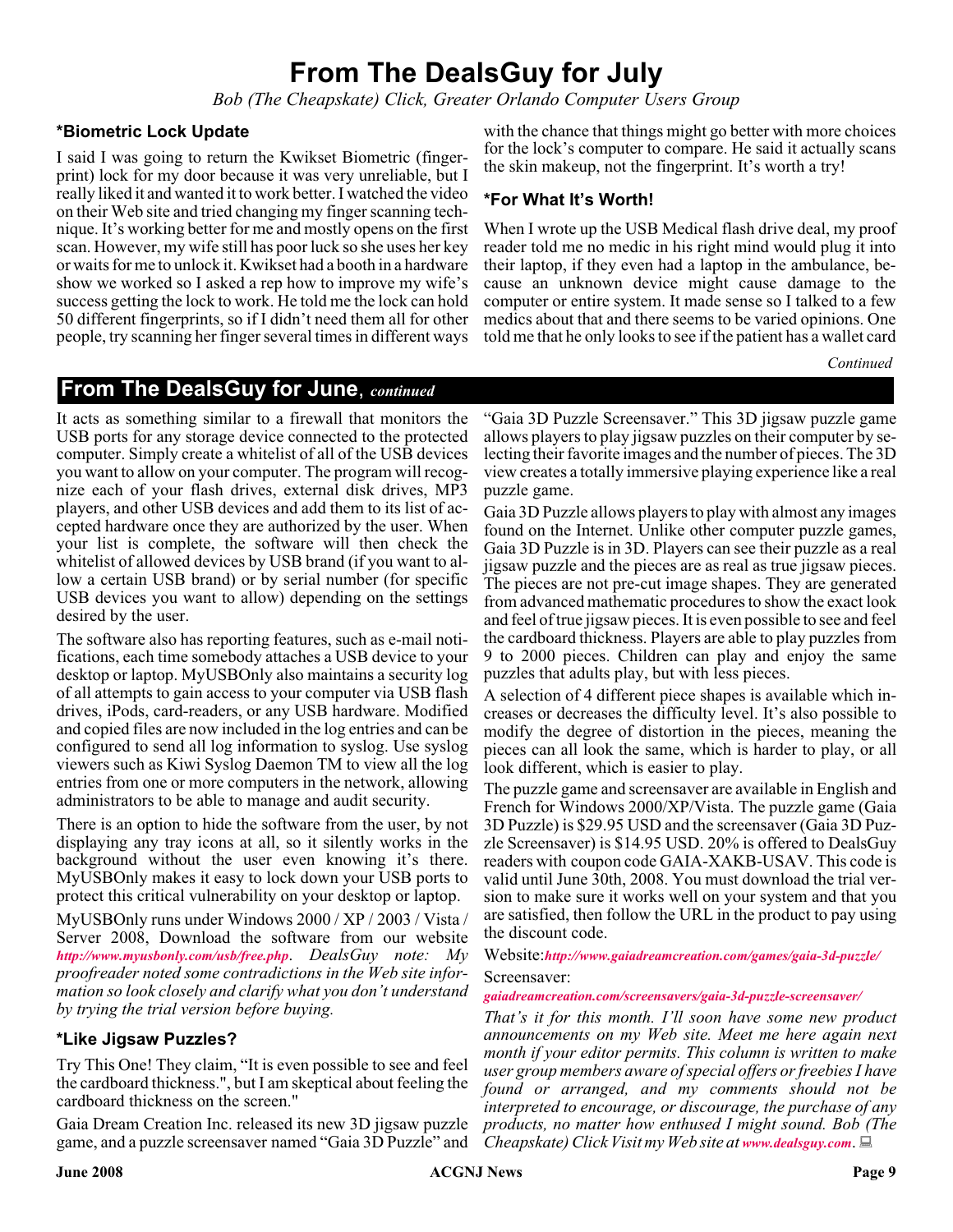### **From The DealsGuy for July**, *continued*

or medical necklace, and they would not plug anything unknown into their computer. Another medic told me that if she saw the USB device with the medical logo on it, she would indeed plug it into their laptop to see what it revealed, and that their computer system would not allow any damage. In spite of the varied opinions, most said they would want to see the USB drive's content because the patient's welfare was important. Some said good advice is to post a conspicuous note in your wallet about the device. Would anybody fake a serious injury just to damage computers?

#### **\*Interesting Business**

Bill Shook is the editor of a great newsletter for The Northwest Arkansas PC User Group and I really enjoy reading it each month. He seems to be the editor for life and doesn't mind. I read a very interesting tidbit in their March issue that had me wondering if it was an April fool joke. NWA-PCUG's President, Wes Eckles Jr., starts the NL with the "President's Corner," and in his March Corner, he included an item about "cheap broadband service available from Space Data Corporation by way of shoebox sized transmitter/receivers carried aloft via ten balloons launched each day by ranchers and dairy farmers." Sound fishy to you?

I surprised Bill with a phone call to inquire and he said he also wondered about that, but later was astonished to read it in their local newspaper. He sent me an article taken from the Wall St. Journal about the company. Here's the URL for that President's Corner *[http://pcgroup.nwark.com\pres—38.htm](http://pcgroup.nwark.com\pres�38.htm)* and the URL *<http://www.spacedata.net/news022008.htm>* for the article about Space Data Corporation, which provides data services for truckers and oil companies. You'll find it fascinating.

The Boca Raton users group just lost their long-time ISP so maybe they should consider this method with various members launching the balloons each day. That's another way to beat the big guys.

Anyway, I had a very interesting visit with Bill Shook and you'd be surprised to know he publishes most of his newsletter using a DOS version of Word Perfect (5.1), but does use MS Windows XP every day. How many editors would you find sticking with their favorite DOS program yet today? I assume his philosophy is "if it ain't broke, don't fix it." Sort of like "in with the new," but not necessarily "out with the old." He said that like many other user groups, not many members write articles/reviews for their newsletter any more and is indebted to Judy Taylour for putting the APCUG editor articles together; as well as to APCUG's Ira Wilsker and his articles. He also thanked the "World Renowned DealsGuy."

#### **\*What a Show!**

I worked the Sapphire Show by SAP and it includes the SAP Users Group organization (*<http://www.sap.com/us/sapphire>*). It was a large show in the West Concourse of the Orange County Convention Center. All the SAP partners, along with Microsoft and their partners, were there. There was food set up all over the exhibit floor from the time the show opened in the AM to the close at 5 PM. No food concession stands were open in the building. The dock I worked at was one entry point

for the food to be brought in so I managed to get a snack more often than I should have.

I visited the exhibit floor briefly twice and it was interesting. I was really curious about what the "War rooms" were that were associated with the IT section. Eric Clapton was the featured entertainer one evening and Tom Brokaw (Legendary ABC newsman) was the speaker another evening. This show comes here each year and is attended by people from around the world.

We also worked an IBM show, held at the Dolphin hotel on Disney property. They recently had a show that I didn't get to see, and now this one, which is their Tivoli Pulse08 show (*<http://www.ibm.com/tivoli/pulse08>*). Lance Armstrong was one of the featured speakers and Hootie and the Blowfish entertained on the final evening. They packed a lot of exhibitors on the show floor; many had a "booth on a post" (a post with a shelf for equipment) that took up a very small area and the rest of the booths were still quite small. 4000 attendees were expected. IBM has another show there in two weeks; The IBM Rational Software Development Conference.

#### **\*No Announcements With Discounts This Month**

I did receive a number of announcements, but nothing new offering us a product discount. Those will be posted on my Web site. As you can see, my column is mostly personal items that I thought were of interest and I will include some freebies sent to me by readers. I have also seen these in columns published in a few UG newsletters. There are several good monthly "help" articles and I only get a few newsletters, but some of these columns are reprinted in newsletters I do receive. I hope you get some good from these suggestions.

#### **How About Some Suggestions For Defragging!**

This is a free defragging utility that was said to be a good product. I have not used it yet. It is called SpeeDefrag 5.2.1 and is *Continued*

### **Back Issues Needed**

The editor is attempting to build a CD containing all issues of ACGNJ News in pdf format, but our collection is incomplete. We're hoping some faithful reader has been hoarding them and will be willing to lend them to us just long enough to scan them. We promise to return them quickly. Thanks Joseph Gaffney, who loaned his collection for scanning. Below is a list of what we still need.

1985: June, July, August, September

1984: August

1976: January, February, March, April (pamphlet-size booklets)

1975: All issues except #1 (June). These are also pamphlet-size booklets.

If you can supply any of these missing issues (or scanned images or good clear copies), please contact the Editor by email (*[bdegroot@ptd.net](mailto:bdegroot@ptd.net)*). Those who supply missing issues will receive a free copy of the resulting CD as our thanks for your help.  $\Box$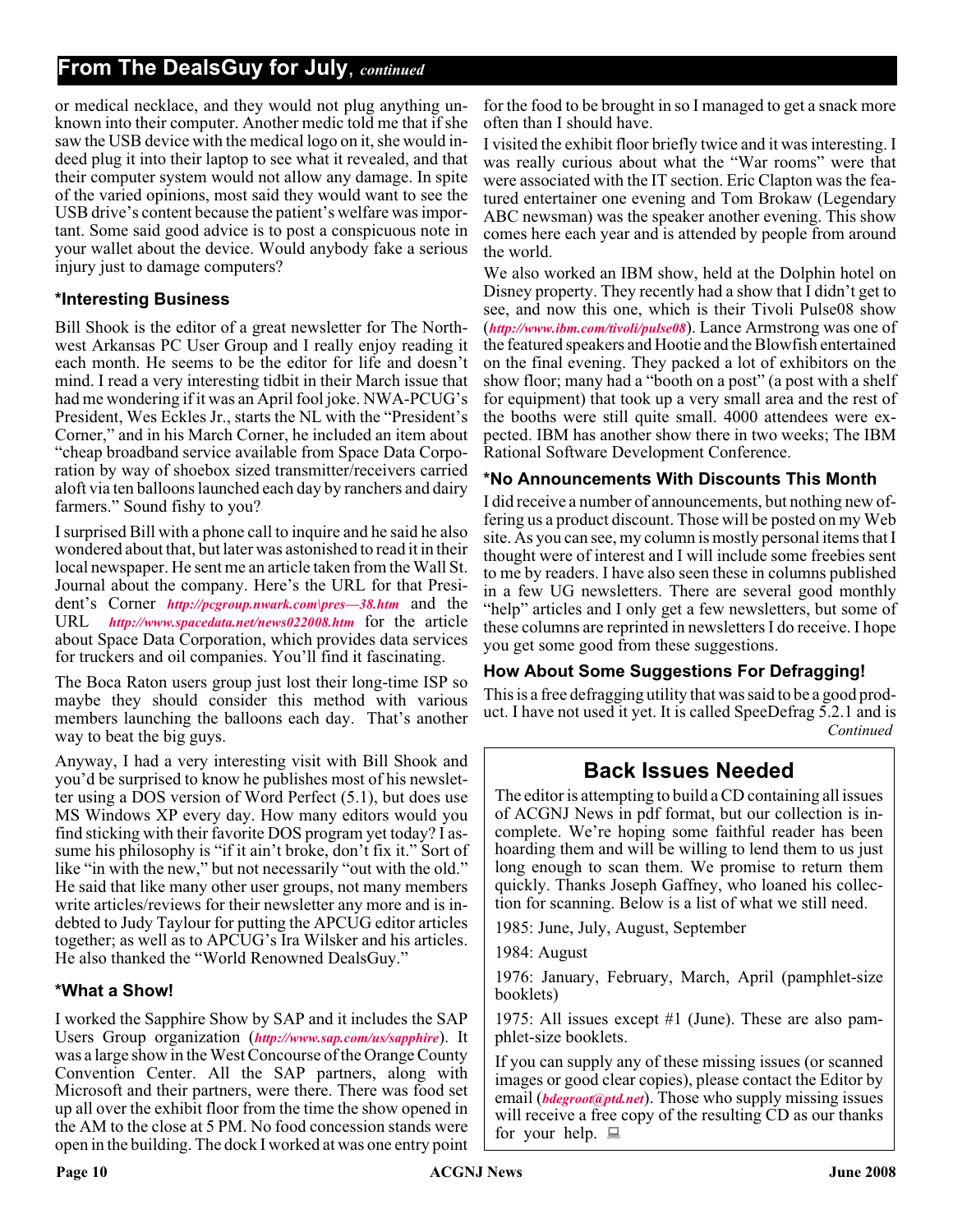# **iPod Replacement**

*Sandy Berger (sberger(at)compukiss.com), CompuKISS ([www.compukiss.com](http://www.compukiss.com))*

Too many technology stories are sad tales of aggravation and obsolescence. So today I'm going to tell you a story about a digital device with a happy ending.

About 2 years ago, I decided to purchase an iPod. After shopping around, I found that the iPod nano was selling for \$149 just about everywhere. However, the Sam's Club in Cary had it for \$138.77. So why pay more? When I made the Sam's Club purchase, the store clerk offered me a service policy, which I immediately rejected. When he asked why I wasn't interested, I told him that I had learned from past experience that most of these insurance policies were a waste of money because they were expensive and didn't cover the problems that I might actually have with the item. He assured me that this policy was different. For just \$14.88, I could get a 3-year policy that gave me a new iPod for most anything that went wrong with my iPod, including a battery that ran out of juice. My husband suggested that since I am a heavy-duty iPod user, I should go ahead and purchase the policy. Since I use my iPod in the car and at home in a dock every day, I was fairly sure that the iPod battery would give out before the 3-year deadline, so it seemed like a logical move. I purchased the policy. Yet all the time I was wondering if the clerk was just a good salesman or the policy was really that good.

Last month, I found an answer to that question. My iPod started acting weirdly. It was completely freezing up. No matter what button I pressed, it gave no response. Although I had encountered problems like this with computers, I was surprised to find my iPod acting just like a Windows computer. In computer world we call it the blue screen of death. I don't know if it has a name on the iPod, but it turned out to be a similar type of aggravation.

At first it didn't seem like much of a problem because Apple had a solution. Just turn the Hold button on and off a few

### **From The DealsGuy for July,** *continued*

located at: *<http://www.majorgeeks.com/download4889.html>*. I'm not sure if it's Adware or Freeware. There is also a free Windows Registry Cleaner there, but I don't know how it compares with cCleaner.

#### **\*Another Free Defragger**

Here is another free Defragging product. Go to *<http://www.auslogics.com/en/software>*. This was in an article by Joe Shipley, owner of Smart Ideas, a computer consultant firm. Auslogics offers two other free products; Registry Defrag and System Information, which gives you data about your computer. There are also some products you must pay for.

#### **\*Free Picture Resizer**

Resize, shrink and crop your pictures for free. Resize photos before posting them on whatever Web site you choose. *<http://www.picresize.com>* Since I have not tried it, I can't offer much of a description. However, they do the resizing for you right there.

times, then press and hold the Menu button and the center of the scroll wheel at the same time. Hold them down for about 10 seconds until the Apple icon appears on the screen. This worked great, restoring the iPod immediately, without losing any of my audio programs and music. Unfortunately, the freezes became more and more frequent. I was having to perform this reset 4 or 5 times a day so it became a real pain.

It was time to go back to Sam's Club, but how could I show them the problem since it happened only sporadically? My discomfort turned to glee when the Sam's Club clerk didn't even try to duplicate the problem. She asked me for the receipt and earbuds and charging cord that came with the iPod, and she promptly refunded the price of the iPod plus the price of the insurance policy. I could have kept the refund, but instead I headed over to the electronic aisle to pick out a replacement.

My old model iPod was no longer available, but I was pleasantly surprised to find the new models were selling for exactly the same price I had paid for the older model. On top of that, the new IPod nanos had twice as much memory, larger screens, and the ability to play videos. This was turning out to be really good! For the same price, I was able to purchase a new, more capable iPod with a new 3-year insurance policy.

I am now enjoying watching video podcasts on my new iPod in addition to using it for audio podcasts and music. If anything happens to it in the next 3 years, I can get another replacement. I don't usually purchase insurance policies for digital equipment, but this one turned out to be a real winner.

*This article has been provided to APCUG by the author solely for publication by APCUG member groups. All other uses require the permission of the author (see e-mail address*  $above$ *.*  $\Box$ 

#### **\*Analyze Everything In Your PC**

Here's a free utility that can be used to analyze and even benchmark your computer. It offers information on hardware, including motherboard, CMOS, processor, memory, display adaptor, keyboard, mouse and all types of drivers. Also shows peripheral devices connected (printer, multimedia devices), PCI/AGP buses, I/O ports, DMA channels, IRQs, Advanced Power Management, memory, resources, DirectX, DirectDraw, DirectSound and the list goes on.

They say it's easy to use and offers an attractive interface. See *<http://www.freshdevices.com/freshdiag.html>* to download it. Before you decide, look at the pro and con remarks on *[download.com](http://www.download.com/)*.

*That's it for this month. I'll soon have some new product announcements on my Web site. Meet me here again next month if your editor permits. This column is written to make user group members aware of special offers or freebies I have found or arranged, and my comments should not be interpreted to encourage, or discourage, the purchase of any products, no matter how enthused I might sound. Visit my Web site at [www.dealsguy.com](http://www.dealsguy.com)*.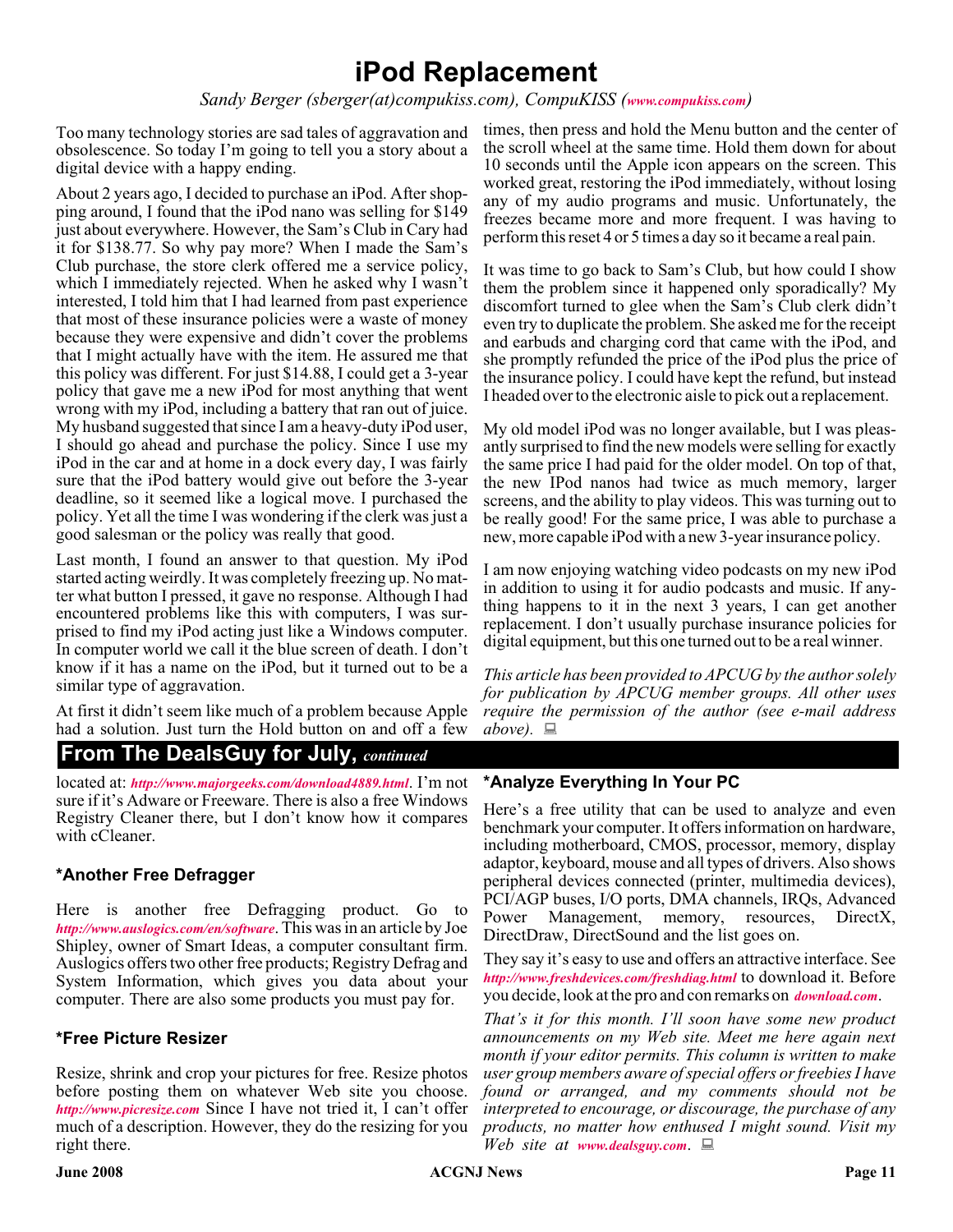# **Be Careful What You Ask For!**

*Richard Kennon (editor(at)acug.org), Amador Computer Users Group (www.acug.net/)*

This last Christmas I asked Santa for a nineteen inch not taken. Bummer! Then I started to copy the files onto a wide-screen, thin, flat display for my computer. Santa, being busy and not knowing a thing about computers, asked our son to make the purchase. He decided that nineteen inch was for wimps so he picked up a twenty-two inch wide-screen. It is a beauty with 1680x1050, 96ppi resolution. That is super good… except. Wouldn't you know, my old Dell has a video card that does not go that high. So, buy a new video card, right? They are not so expensive. It turns out my old Dell does not have a slot to unplug the card and plug in a new one. I am not sure of the technicalities, but one tech suggested a new mother board as well. They are not too expensive either. Then his partner says, "If you are going to spend that much, why not let us build you a new computer for just a little more?" Golly, what a great idea. The old Dell is getting so slow, I am frustrated every time I use it. So, why not get a new supercharged dual processor and two gigs of RAM so I can really sail? We discussed specifications for a while and came to agreement. Then I said I would want the Vista Home Premium operating system. One of the partners said, "Why don't you stick with XP?"

What follows is not what he said but I figured out later that this is what he was thinking. "*This old geezer is probably not going to outlast XP so why burden him with a new operating system that just eats up processor power and RAM without offering any benefit? He is going to continue to do the same things he has always done on the computer so why not let him enjoy the benefits of all this new horsepower without the burden of having to learn about a new operating system?"*

Out loud he said, "This will allow you to use all the software you now have and won't require you to download all new drivers, etc." I had already decided I could not afford a new version of MS Office and would convert to Open Office, instead. There is no Publisher in Open Office so I would have to do something, I hadn't figured out yet, to continue publishing this newsletter. This idea gave me a great sense of relief - I could reap the benefits of the newer, faster hardware without having to give up software I have grown used to. A little extra icing on the cake is that they will transfer all my Outlook Express folders and address book to the new box so I won't have to figure that out. Also, I have an 80 GB second hard drive in the old box that they will mount in the new. I use it for backup. The new main hard drive will be a 250 GB SATA drive and the second drive can remain an IDE drive. I haven't the slightest idea what that means except that SATA is supposed to be faster and they can mix the two types on one machine.

So, I have spent our Federal rebate already. You can't say I am not patriotic!

ow, it looks just like every other computer. I was so proud of my smarts when I copied all "My Documents" to an 80 Gbyte backup hard drive and then had the store transfer this drive to the new box. But, when I went to access it, the latest copy had

flash drive to transfer them. About that time the old computer went bonkers - out of spite, I suppose. After many tries I got most of what I wanted transferred. I won't bore you with sordid details.

The first priority was to load the McAfee firewall and virus protection. I went to the McAfee site and mucked around for a while and finally got into a chat with someone called, Anish, on the other side of the globe, probably. He offered to help and led me through the most complicated procedure I have ever followed including typing Windows-R and typing in "%temp%." Then he said to delete all the files that popped up. There were about 250 files and perhaps 10 or 20 did not wish to be deleted. Every time I got to one that would not be deleted, I clicked 'OK' and had to start over again. After we finally got through that, he gave me a web site to access and everything went smoothly from there.

The next anguish was trying to load the HP printer drivers for my two printers. That appeared to go well at first but later something went very wrong and Microsoft volunteered that the problem was caused by Hewlett Packard and that HP had a fix on a site I could click to. That is really nice service! So, I did everything the HP site said to do but it kept failing with a message outlining three possible causes – none of which seemed to apply from the best I could determine. At that juncture, I decided to drop back to square-one and try to reload the driver in question from the disk. First, it was necessary to uninstall the driver and then re-install it. I did this but failed to read the fine print. It is clear now that one cannot install the driver if the printer is plugged into the computer. So, uninstall and re-install again but do it right this time, dummy. What do you know? It worked!

I reloaded MS Office 2003 Professional that I had been using for some time. That went quite well. Then I downloaded Service Pack 2 (or, is it 3?) and the Compatibility Pack I wrote about last month. That went well, also. It is interesting how even old people can learn, isn't it?

Next came Photoshop Elements 5.0 and after that will come TOPO!, which is a map program I like and several other smaller programs, including my Nikon camera software.

All in all, it has been not as bad an experience as it might have been and not as good as wished for. The backup hard disk is/was a great idea but somehow I fumbled the execution. My only advice is that if you want to get a new computer, plan, plan, plan and then consult as many others, who might have gone through it, as possible.

*This article may be used in any non-profit publication if credit is given to the author and the Amador Computer Users Group of Jackson, California. This article has been provided to APCUG by the author solely for publication by APCUG member groups. All other uses require the permission of the author (see e-mail address above).*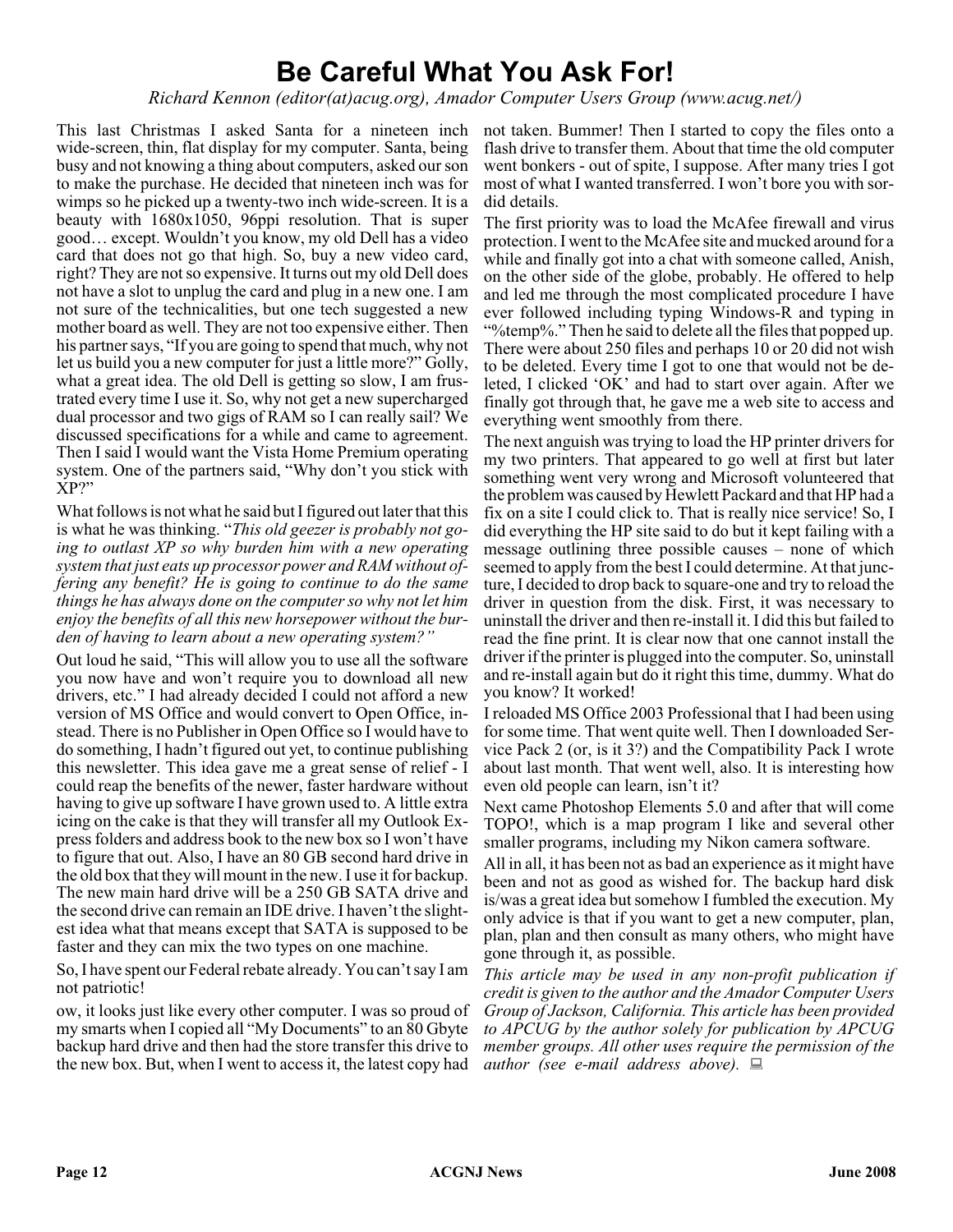# **Scotty, I Need More Power!**

*Alan Mildwurm (avm(at)mildwurm.com), Diablo Valley PC Group ([www.dvpc.org](http://www.dvpc.org))*



When my kids were young, I bought batteries by the bushel. All of their toys required some batteries. The phrase **"batteries not included"** raised almost as much terror as **"some assembly required."** I still recall going out one Xmas morning in search of "C" size batteries because we missed the warning on the box. (7-11). One very cool pool toy took 16 batteries - in 3 sizes.

In those days, rechargeable batteries were garbage. Most rechargeables were nickel-cadmium and with a memory that made them useless after a few charges. Shelf life was a joke and power output dismal. For several years, I bought throw away alkaline batteries at Costco because they were cheaper than those clever bunny batteries. Not environmentally friendly, but definitely kid toy friendly. As the kids grew up, their needs for batteries diminished (actually they now buy their own), but my need for batteries is increasing. Wireless keyboards, wireless mice, gps, wireless game controllers (the Wii-mote takes 4 batteries per controller and there are 4 controllers), iPod external power units, camera accessories and on and on. I am going through more batteries now with my toys than I ever did with the kids! Luckily, rechargeable battery technology has come a long way.

Sanyo produces the **eneloop** (*[www.eneloop.info](http://www.eneloop.info)*). According to their spec sheet, the AA battery is rated at 1.2 volts and 2000 mAh. Not bad for a rechargeable. (A disposable usually is 1.5 volts.)

There are two sizes of eneloop batteries, AA and AAA. They also produce C and D size cylinders in which you insert AA batteries.

From their site: "eneloop is a totally new type of battery, which satisfies in a unique way the needs and expectations of the consumers."

Consumers would like to have a battery, which

- can be used right after the purchase
- has a high performance
- has a long shelf life with no loss of energy
- can be used everywhere
- is cheap in purchase and usage
- is environmental friendly

• is easy to use

So far these requirements could not be satisfied by a single type of batteries. The consumer had the choice between disposable batteries or rechargeable batteries.

Disposable batteries have several advantages:

- they can be used immediately
- they have a long shelf life with low loss of energy
- they are rather cheap in purchase
- they are easy to use and no charger is required

These advantages of disposable batteries however, had to be seen alongside several clear disadvantages:

• can be used only once and therefore mean substantial waste and risk for the environment.

• have to be purchased over and over again and are therefore expensive considering the life-time of your equipment.

• are not quite powerful enough in certain applications (like digital cameras)

• are being offered in many varieties and special application-specific types, which confuses the consumer.

The classical advantages of rechargeable batteries are:

- high performance, especially if high discharge currents are required ( like in digital cameras)
- cheap in use, because they can be recharged many times.
- environmental friendly, because one rechargeable battery replaces 1000 disposable batteries.
- good performance at low temperatures.

Given these advantages, rechargeable batteries also have some disadvantages, which made consumers reluctant to exchange disposable batteries for rechargeable batteries:

- After purchase, rechargeable batteries have to be charged before they can be used.
- Rechargeable batteries lose the stored energy rather fast.
- The state of charge is hard to determine.

• Continuous charging or frequent charge (without complete discharge ) can destroy the battery.

• Proper charging is complicated for an average consumer

• The charging takes quite long and rapid chargers are expensive.

All these negative attributes have one root-cause: *self discharge*. Self-discharge means that a charged battery slowly discharges itself without any equipment consuming any current. This is the reason for rechargeable batteries being sold in discharged state. And this is the reason for that keeping charged batteries for some time did not make any sense. When you needed then, the energy was gone.

**How was the self-discharge reduced? (For you techy folks!)** Modern Ni-MH batteries consist of two metal stripes (anode and cathode), which are separated by a non-conductive porous plastic foil (separator). These three stripes are laid on top of each other and are wound to a coil. *Continued*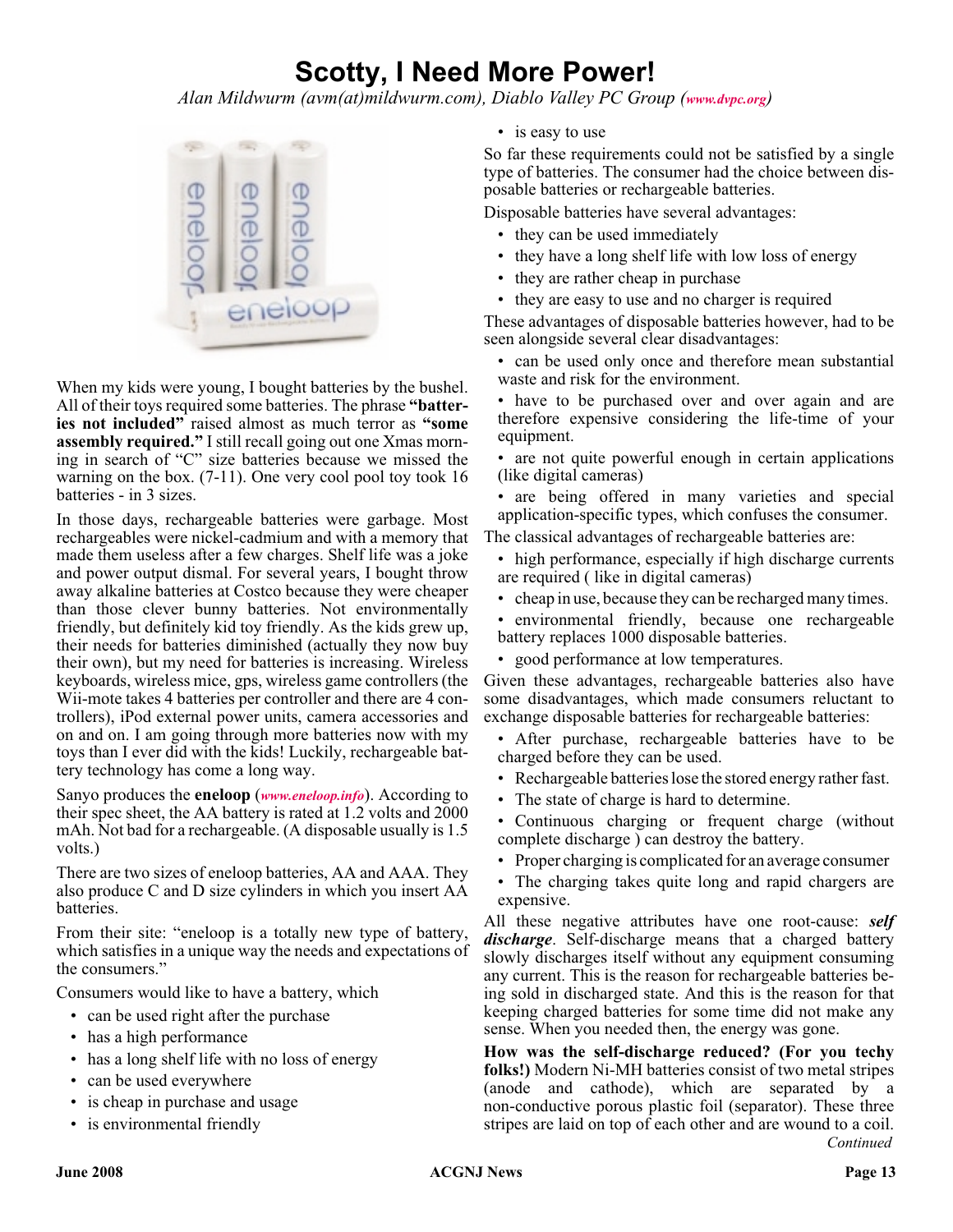# **The World's First Computer**

*Charlene Brown (newsletter(at)bbc.org), Big Blue and Cousins, Canada (www.bbc.org)*

Using Google Alerts is a good way to keep up to date on media coverage of on-going developments in scientific research. I have requested these alerts with various combinations of search words - archaeology + computer + maps or GPS or 3D models or mtDNA etc.— to obtain updates on the topics I write about in the area of computer applications in archaeology. The alerts, which I receive several times a week, provide links to news stories and thus tend to emphasize surprising research findings or announcements of odd theories:

• The discovery could accelerate efforts to clone woolly mammoths and other extinct beasts

• Device made for contractors helps archaeologists create first-ever digital blueprints

*The Achaeological site of Kamiros*



• Topographical or historical details in Gospel of John may be accurate

Some weeks ago, I received an alert about the Antikythera Mechanism, which caught my eye because it referred to two of the places I was planning to visit in October.

The Antikythera Mechanism is the world's first known "computer". It was developed at an academy founded by Posidonius at Kamiros on the Greek island of Rhodes. In the first century BCE, the mechanism was on board a ship, part of the treasure transported to Rome to support a triumphal parade staged by Julius Caesar. Unfortunately, the ship sank in a storm off the island of Antikythera. Since the device was found in the wreck in the early 20th century, it has been the subject of much debate - some scholarly, some not.

Various models of the mechanism have been constructed, based on fragments, now on display at the National Archaeological Museum in Athens (two of the fragments shown). CT scans of the pieces have revealed much about the interior workings, and computer-enhanced, optical-imaging techniques were used to examine explanatory inscriptions on the many surfaces.

The mechanism has over 30 gears, the most amazing feature of which is the incorporation of a sophisticated system of differentials. Gearing of this complexity was not known to exist until 1575! The device determined the position of the sun and moon, and calculated other astronomical information such as the location of planets and the timing of eclipses. The

*Continued*

### **Scotty, I Need More Power!**, *continued*

This coil is put in a metal can and immersed with a liquid (electrolyte). Then the metal can is closed with a cap.

self discharge of Ni-MH batteries is caused by three main reasons:

- the chemical decomposition of the cathode,
- the natural disaggregation of the anode,
- Impurities of the anode.

Now, how could the self-discharge in the eneloop have been reduced? The chemical decomposition of the cathode has been reduced substantially by the use of a new superlattice alloy. As an additional benefit the superlattice alloy increases the electrical capacity of the battery and reduces the internal resistance, which allows higher discharge currents. Another advantage of the reduced decomposition of this alloy is the fact that less Cobalt is needed to stabilize the alloy. The anode has been strengthened by another new material, which reduces the natural disaggregation. Additionally the separator and the used electrolyte have been optimized for low self discharge of the eneloop.

They really are good batteries! I have been using eneloops for several months. They work fine. I have both a wall charger and two battery (AA or AAA) USB charger. Both chargers

work very well. I like the USB charger and I love the fact that they come charged and ready to go.

The kit shown below lists for \$50 but is available at Amazon for \$32 It comes with 4 AA, 2 AAA, and 2 spacers each for C and D plus a charger. I have found even better deals with more batteries at Costco!!

*This article has been provided to APCUG by the author solely for publication by APCUG member groups. All other uses require the permission of the author (see e-mail address*  $above. \equiv$ 

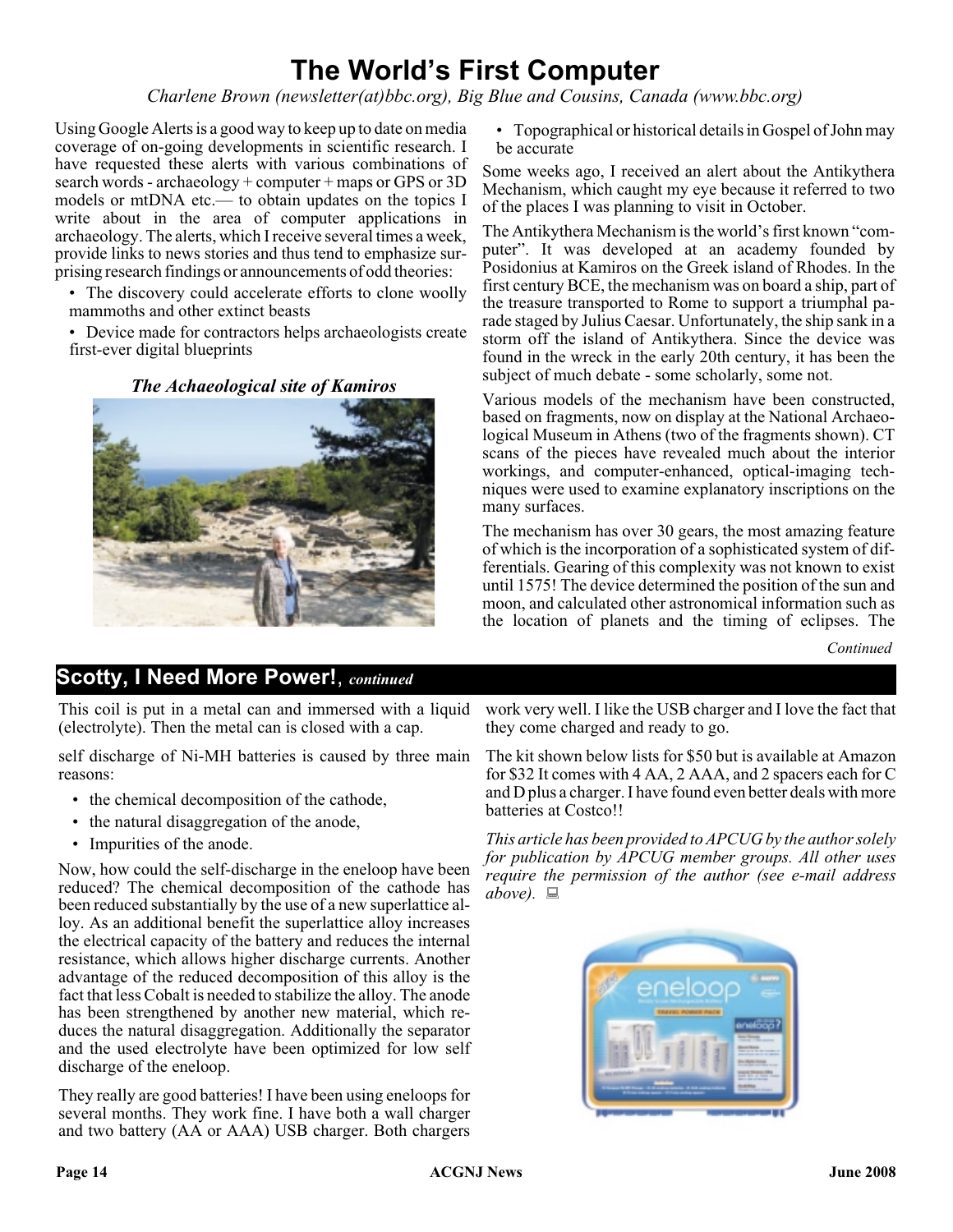# **Buying a Mouse – More Important than You Might Think**

*Vinny La Bash (vlabash(at)spcug.org), Sarasota PCUG ([www.spcug.org](http://www.spcug.org))*

The average computer user recognizes how important the mouse is to getting things done. Mice have been part of the computer scene for over twenty years and with rare exceptions are simple devices to operate and control. That doesn't mean that people who use them are necessarily familiar with all their features and functions. That's not as bad as it may sound.Most automobile drivers don't have a clue how the internal combustion engine inside their auto engine works. Yet they usually manage to drive from one place to another without incident.



You may want a wireless mouse for no other reason than to reduce desktop clutter.There are many generic wireless mice on the market that will perform adequately, but doing this on the cheap comes with a price. You will have a mouse that requires AAA batteries. Save your pennies and get one with an integrated rechargeable battery.High end wireless mice include receivers that double as battery chargers, so your mouse will never suddenly expire in the middle of an important project.

Most rodents on the market today feature at least two buttons and a scroll wheel. The right button is used mainly for bringing up menus or lists of options. The left hand button activates functions or commands. The scroll wheel, as its name implies, is used to scroll up and down screens. Sometimes the wheel can function as a third button activating instructions. Advanced scroll wheel functions allow left to right scrolling which can be very useful in wide spreadsheets or large graphics. Used in conjunction with the keyboard, the scroll wheel can zoom in and out of some applications, and can be used to make text appear larger.

Mice do not come in a one-size-fits-all product. Enlightened companies such as Logitec manufacture mice that are specifically contoured to fit a wide variety of hand sizes.Logitec was among the very first companies to recognize that different sized people have different sized hands. Choose a mouse that is ergonomically designed to fit your individual hand size. This will go a long way to reduce the probability of developing carpel tunnel syndrome or some other crippling ailment.

A mouse is a simple device by computer standards, yet it seldom gets the attention it deserves. Take the time to find a good ergonomically designed mouse that suits the physical characteristics of your hand along with suitable options for your personal computing preferences. Productivity and good health are not mutually exclusive.

*This article has been provided to APCUG by the author solely for publication by APCUG member groups. All other uses require the permission of the author (see e-mail address*  $above. \equiv$ 

#### Selecting a mouse is much simpler than choosing an automobile, but there are things you should know before laying out money for a device that if not properly designed, may result not only in poor computer performance, but may cause you injury.

The mouse may be the most common of the tracking technologies used in modern computers, but it is not the only one. There are trackballs, touch pads, and for ThinkPad users, track points. They all have their advantages and drawbacks. We will focus on the mouse.

Mechanical mice, those with the rolling balls on the underside, are obsolete. They have a tendency to gather debris on the underside, and require cleaning. Moving parts are their most serious weak spot because they will break down sooner than devices that rely on other technologies. Newer optical mice suffer no such defects. They generate a beam of light that combines with an optical sensor providing a screen pointer that is well suited for meticulous graphics or serious game playing. No moving parts mean less maintenance and lighter weight. Optical mice will work on any smooth surface; a mouse pad is unnecessary.

Look for a mouse with a USB connection. It will probably be difficult to buy a mouse that does not have this type of connection today. Make sure it is compatible with USB 2.The mouse is not considered a high speed device so this caution may be unnecessary.

### **The World's First Computer**, *continued*

possibility has even been raised that it was based on the concept of heliocentricity, rather than the then-dominant view espoused by Aristotle, that the Earth was the centre of the universe.

This ancient, and apparently lost, "computer" technology is mentioned on various paranormal blogs to support the theory *for publication by APCUG member groups. All other uses* that alien beings (usually arriving from space in chariots of *require the permission of the author (see e-mail address* fire) passed on advanced technology — but departed without  $above$ .

providing follow-up support, another concept years ahead of its time.

Or perhaps failure to form a user group caused the technology to be lost until the twentieth century.

*This article has been provided to APCUG by the author solely*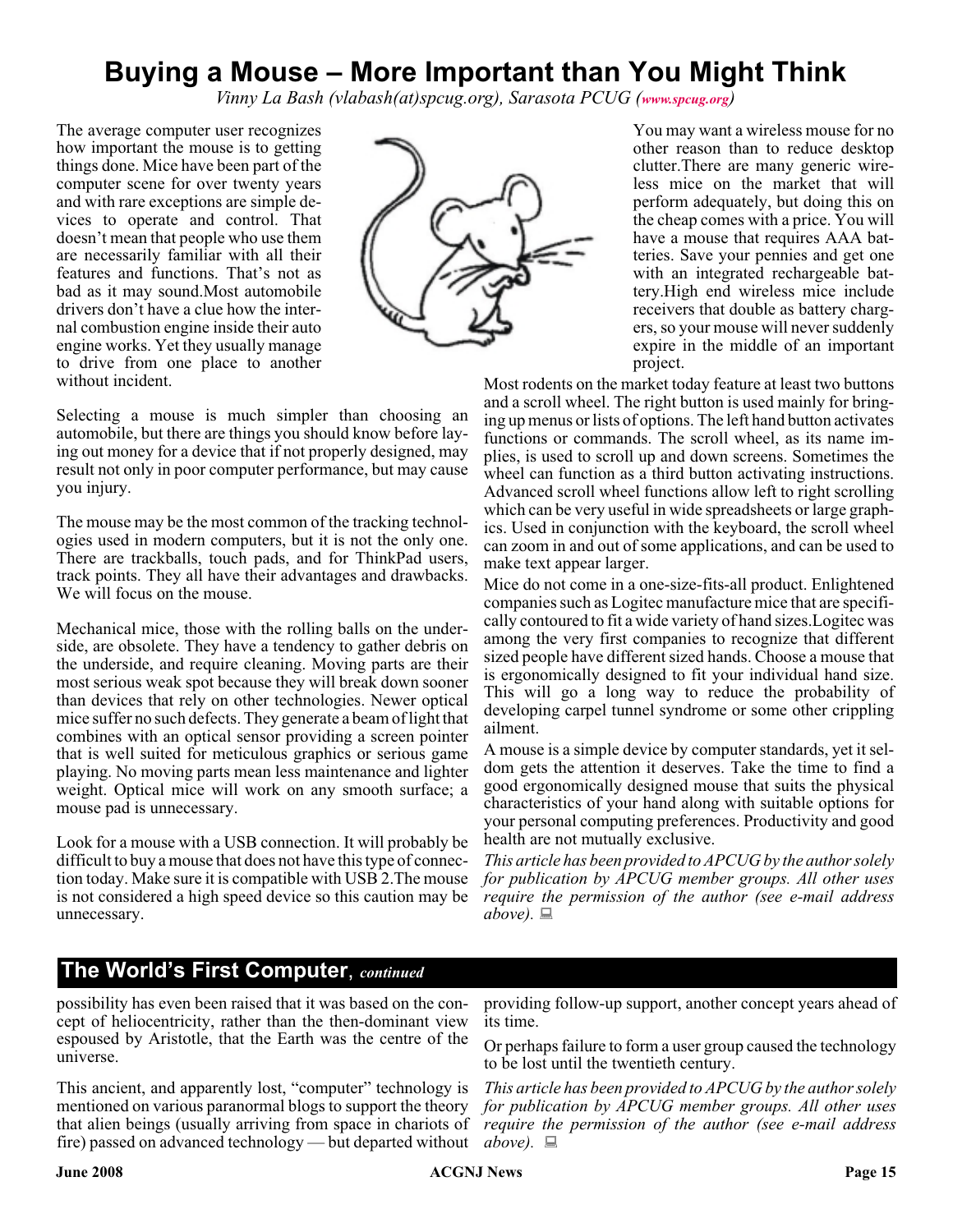# **Wireless Router Setup**

*Bob Elgines (elginesz@rraz.net), Colorado River Computer Club, Arizona ([www.crccaz.com/](http://www.crccaz.com/))*

How to change the setup or configuration of your Wireless Router and PC. First we need to get to your router after the original setup by bringing up Internet Explorer on your direct wired computer (Master) and typing in one of the code addresses below:

| <b>TYPE</b><br>Belkn | CODE<br>192.168.2.1 | <b>USER</b><br>(No Name) | PASSWORD CHNL<br>(LeaveBlank) | 6  |
|----------------------|---------------------|--------------------------|-------------------------------|----|
| D-Link               | 192.168.0.1         | admin                    | (LeaveBlank)                  | 6  |
| Linksys              | 192.168.1.1         | (LeaveBlank) admin       |                               | 11 |
| Netgear              | 192.168.0.1         | admin                    | password                      | 10 |

A login screen will appear, if you used your own login name and password then use them. If you lost them and you wish to reconfigure your router you will have to push the reset button for at least 30 seconds. This sets the router back to its defaults and you can use the default values above.

During your setup you may have seen "Number of DHCP users allowed", reduce this to the number of total computers in your network or that number plus one.

**SSID** is your wireless network name, for example, Linksys will broadcast "linksys". First, we want to rename your SSID and then hide it later. After changing the name, we need to reconnect with each wireless computer. To reconnect, right click the icon in the System Tray (or task bar-right).

**Windows XP SP2** - Choose Available Wireless Networks / Change Advanced Settings. Click the Wireless Networks tab, click Add button in the Preferred Network section.

Type in the Network name you have chosen, then click OK twice.

**Windows VISTA** - Select Network and Sharing Center, then left click on View Status (located middle-right). Click on Wireless Properties button. Put check mark on "connect even if the Network is not broadcasting".

(Or go to START / CONNECT TO / click on your SSID and click the CONNECT button below. Then you can right click on your SSID and select Properties. This will get you to your Wireless Properties window where you can put the "check mark" and enter your Security code.)

Complete this on all of your wireless computers and remember how you got there!

Second, now we can choose to stop your Router from broadcasting your SSID by selecting disable to "SSID Broadcasting" in your router setup. All your computers should be reading the wireless connection.

Next step is to select a **Security** type, let us try **WEP** first. This may be slightly different due to different manufactures. Usually you will find it under Security or Wireless tabs of  $above$ .

your router setup. Select 64 or 128 bit encryption, then type in a word or phase and let the router do the coding by clicking on Generate. Select #1 and write down this code for your wireless computers. Go to the Wireless Properties window and click on the SECURITY tab. Then set the ENCRYPTION type to WEP and enter the security code you wrote down, click OK and Close. Key Index should remain on one.

Look at the Security Type by clicking the down arrow on the right. Note these are the other types of security allowed: WPA2-Personal, WPA-Personal, WPA2-Enterprise, and WPA-Enterprise. Most newer routers and computers can operate with this type of security and is considered better than WEP.

We completed a simple setup to supply a secured wireless connection. You can go further and use one of the WPAs if all of your computers will accept this. Just disable WEP and enable WPA and roughly go through the same process. You could also assign your MAC addresses, but how far do we have to go?

Following are definitions for MAC, DMZ, WPA, DHCP, and the router FIREWALL:

**DHCP** – Dynamic Host Configuration Protocol as a server assigns IP addresses to all computers on the network (in this case the router is the DHCP server).

**DMZ** – Dedicated Multi Zone exposes a computer directly to the internet with a IP address. Some games require this direct access. You could give a false address not used by your computers to send intruders to an address that goes no where!

**FIREWALL** – The router's firewall gives protection on data coming in, but not going out. If you wish full bi-directional protection you will have to use software and replace your windows firewall which is incoming only.

**MAC** – Media Access Control is a number related to the network adapter in a small network. LAN-MAC address is for your internal network and WAN-MAC address is used for router to modem connection. You can find your Client table (IP and MAC addresses) in your router's configuration utility. **WEP** – Wifi Encryption Protection is the old security standard that can be used with either 64 or 128 bit encryption.

**WPA** – Wifi Protected Access is the latest network security standard, but if your equipment is over two years old you may want to checkout *[www.wi-fi.org](http://www.wi-fi.org)* for information. For full instructions on activating WPA see PC Magazine's step by step article at *<http://www.pcmag.com/article2/0,1759,1819544,00.asp>*.

*This article has been provided to APCUG by the author solely for publication by APCUG member groups. All other uses require the permission of the author (see e-mail address*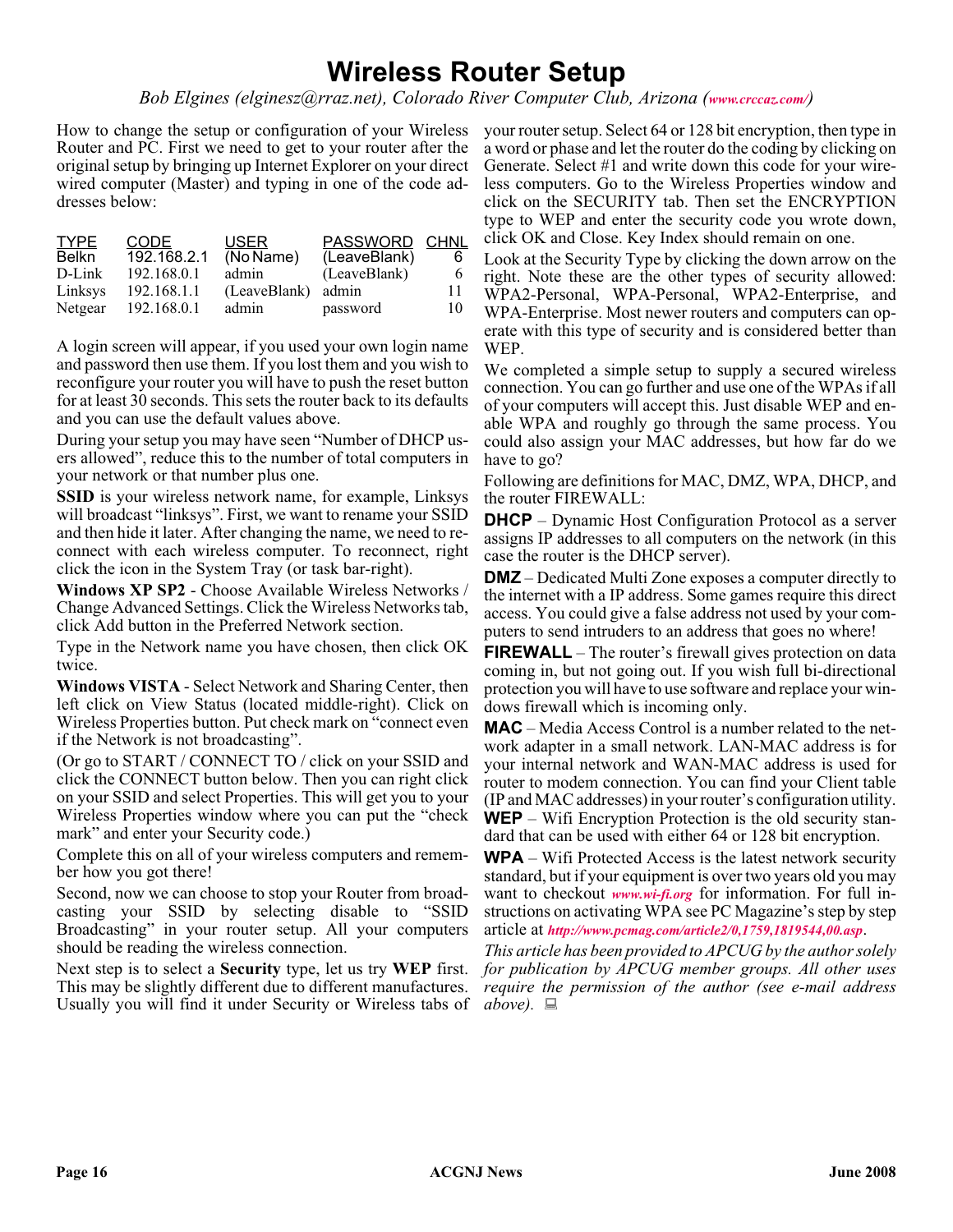#### **C/C++ Programming**

*Bruce Arnold (barnold@ieee.org)*

#### *<http://home.earthlink.net/~barnold2002/Acgnj/index.html>*

This group is devoted to programming languages in general and  $\dot{C}$ ,  $C++$ , and  $C++$  for Windows programming in particular. Each month a small but hopefully useful program (complete with source code) is presented for discussion.

*May:* The subject for May is a discussion about the Windows Performance Counters which are provided inside the operating system. Yes, they're in there right now. Windows 2000, WinXP, and of course Windows Vista. A utility will be created using this concept for displaying the current activity of the CPU (Central Processing Unit) of the computer. It uses the latest C++ compiler in Microsoft's Visual Studio 2005.

Our *[download site](http://home.earthlink.net/~barnold2002/Acgnj/Download.htm)* has code and programs from most meetings.

*Our next meeting June 17.*

#### **Window Pains**

*John Raff (jraff@comcast.net)*

#### *<http://www.acgnj.org/groups/winpains.html>*

Our intent is to provide the members with Windows oriented application discussions both Microsoft and Linux style. The presentation will be directed toward the more heavy technological level of attendee, although newbies are welcomed.

*June 20*: How to Configure Your Router (DHCP, VPN), John Raff & Don McBride.

*No meetings in July and August*

#### **DotNet**

*Manuel J Goyenechea <http://www.acgnjdotnetsig.org/about.html> <http://www.acgnjdotnetsig.org/index.html>*

*Next meeting June 19.*

#### **Web Dev**

#### *Evan Willliams (tech@evanwilliamsconsulting.com)*

This SIG is an open forum for all Website Development techniques and technologies, to encourage study and development of web sites of all kinds. All languages will be considered and examined. Anyone interested please contact the Chairperson. The current project is a CMS for the club. Anyone interested in starting a new project, come to the meeting and announce / explain. Provide as much detail as possible. WebDev should be an all-encompasing development and examination forum for all issues, applications, OS, languages and systems one can use to build Websites. We currently have two Web dev languages .NET and Java as SIGs but the other langages and OS need to be investigated, examined and tested; Windows, Linux, UNIX, DEC, Vax, HP etc. Intel-PC, Motorola-MAC etc.

*Our next meeting June 11.*

#### **Java**

*Mike Redlich (mike@redlich.net) <http://www.javasig.org>*

The Java Group covers beginner, intermediate, and advanced level Java programming. Primary focus is on developing useful/practical applets and applications, but can include topics such as Java I/O, JavaBeans, Reflection, object-oriented programming and software design issues.

*May:* Database Access with JDBC, Spring, and Groovy*.* This month's meeting was a comparison of a database application using the Java JDBC API, the Spring JdbcTemplate, and Groovy. The latter two allow you to write more efficient code for database applications.

*June 10***:** To be announced.

*July 8:* Annual review and planning meeting. We will review some of the more interesting topics from this past September through June and brainstorm topics for the 2008–09 season.  $\Box$ 

#### **Investment Software**

*Jim Cooper (jim@thecoopers.org)*

#### *[http://www.acgnj.org/groups/sig\\_investment.html](http://www.acgnj.org/groups/sig_investment.html)*

#### The Investment SIG continues with presentations on how to use analysis programs TC2000 and TCNet. Large charts are presented on our pull down screen and illustrate the application of computer scans and formulas to find stocks for profitable investments. Technical analysis determines buy points, sell points and projected moves. Technical analysis can also be used on fundamentals such as earnings, sales growth, etc. We're no longer focusing on just Telechart -- if you are using (or interested in) Tradestation, eSignal, VectorVest -- or just in learning how to select and use charting and technical analysis, come join us !!

*Our next meeting: June 12.*

**LUNICS (Linux/Unix)**

*Andreas Meyer (lunics@acgnj.org)*

*<http//www.acgnj.org/groups/lunics.html>*

LUNICS is a group for those who share an interest in Unix and similar operating systems. While we do quite a bit with Linux, we've also been known to discuss Solaris and BSD too. We generally meet on the first Monday of the month at 8 PM at the Scotch Plains Rescue Squad. See the web page for directions and more information. *Meetings scheduled for June 2 and July 7*.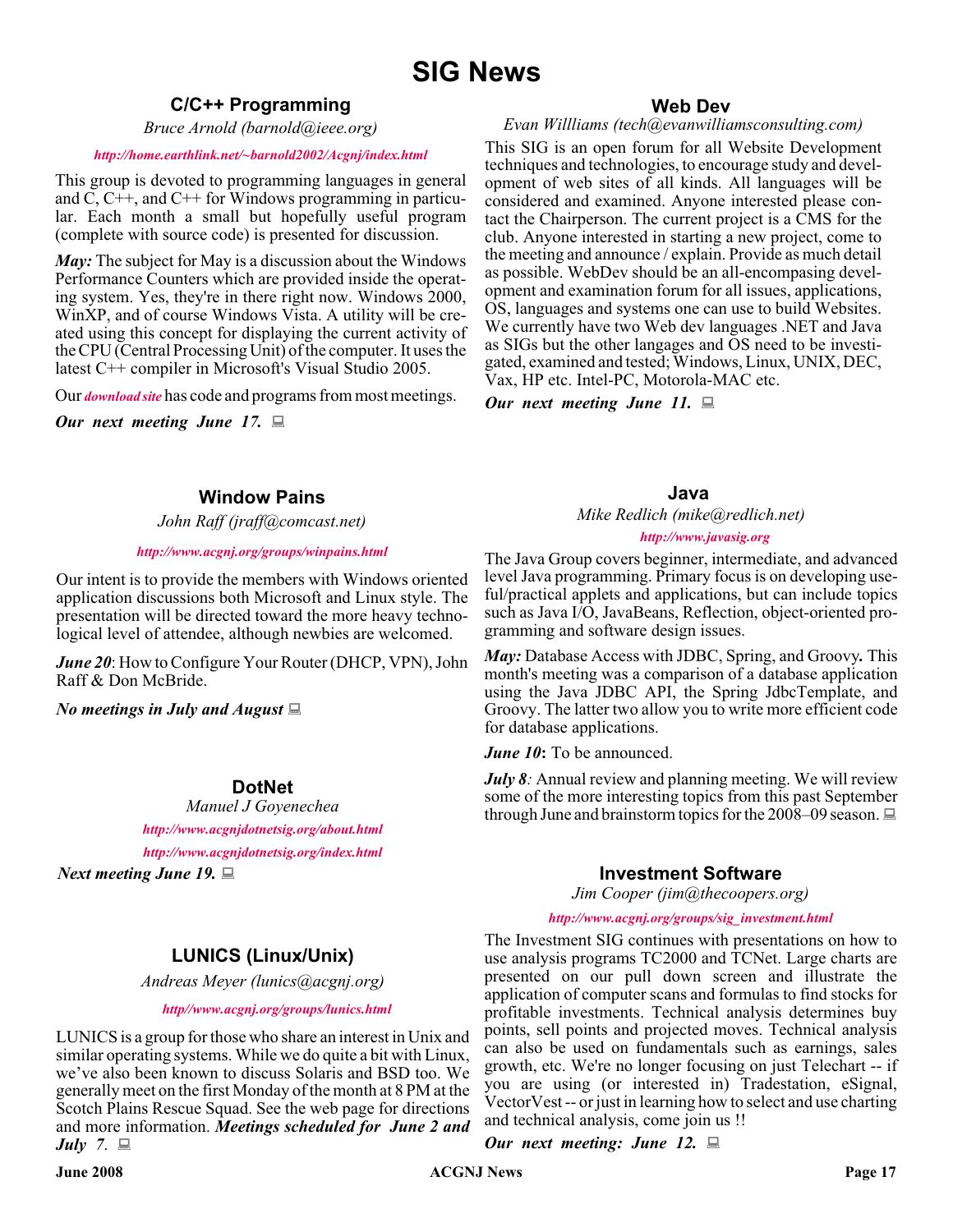#### **SIG News**, *continued*

**Layman's Forum**

*Matt Skoda (som359@aol.com)*

*<http://www.acgnj.org/groups/laymans.html>*

*We meet on the second Monday of the month* (no meetings in July and August) to discuss issues of interest to novice users or those who are planning to get started in computing. Watch our Web page for updates and announcements.  $\Box$ 

#### **Mobile Devices**

*David Eisen (ultradave@gmail.com*

#### *Our next meeting June 18*

### **Genealogy**

*Frank Warren (kb4cyc@webwarren.com)*

#### *<http://www.webwarren.com/kb4cyc/gensig.shtml>*

Genealogy SIG is for genealogists interested in computers and computer users interested in genealogy, and is a forum to assist members in furtherance of both. We meet at 8 PM on the fourth Thursday each month. We do not meet in November or December. In addition to our Web page, we also have an electronic mailing list. Messages to the list should be addressed to *gensig@webwarren.com*. To subscribe, include the line "subscribe gensig" in the body of the message.

*Due to work schedule conflicts, the SIG Leader cannot make the meetings. If anyone else would like to pick up the baton, carry the banner, help the SIG along, please let us know.*

**Main Meeting**

*<http://www.acgnj.org/groups/mainmeet.html>*

*Mike Redlich (mike@redlich.net*)

*June 6*: Guest speaker Bill Machrone.

*No meetings in July and August.*

#### **FireFox Activity**

*Firefox@acgnj.org*

This SIG is intended to be an open forum for **all** FireFox and Mozilla techniques and technologies, to encourage the study and development of web sites of all kinds. All the browsers will be considered and examined. All are encouraged to "think out of the box" about new web site design. All members and guests are invited to check out the design concepts and voice their opinion. *Next meeting June 16.*

#### **NJ Gamers**

*Gregg McCarthy (greggmc@optonline.net)*

*<http://www.NJGamers.com>*

*[www.lanparty.com](http://www.lanparty.com)*

**The next Friday Night Frag will be June 13, 6 p.m. to Saturday 12 noon — 18 hours for 5 bucks!**

BYOC - Bring your own computer

BYOF - Bring your own food.

and if you don't like sitting on metal chairs... BYO chair!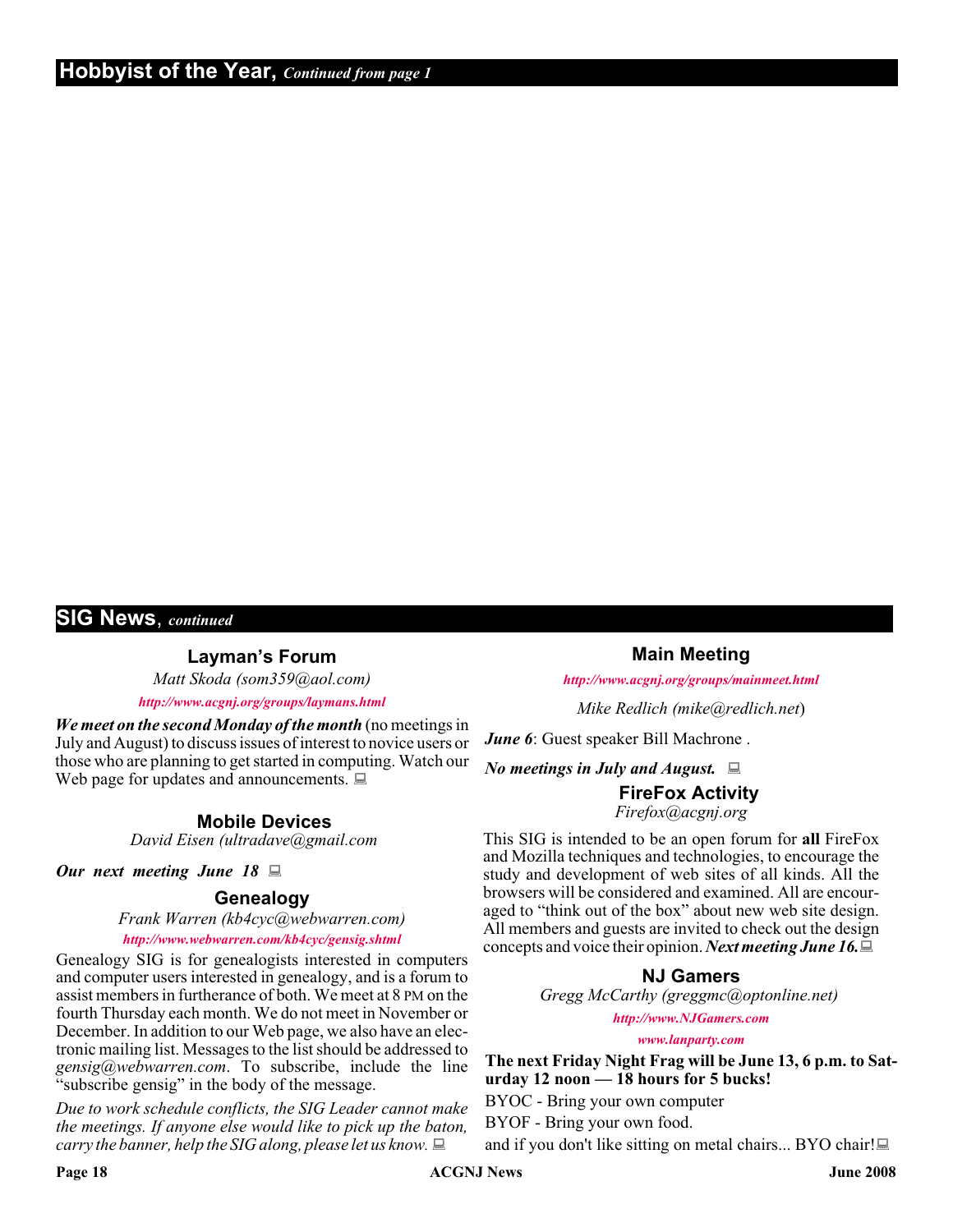# **Guru Corner**

If you need help with any of the technologies listed below, you can call on the person listed. Please be considerate and call before 10 PM.

### **Discount Computer Magazine Price List**

**As described by the DealsGuy**

 $1 \text{ yr}$   $2 \text{ yr}$   $3 \text{ yr}$ 

| call before 10 PM.     |                          |              | <b>Computer Games</b>                                                                                                                                                                      | \$10.95 | 20.95 | 29.95 |
|------------------------|--------------------------|--------------|--------------------------------------------------------------------------------------------------------------------------------------------------------------------------------------------|---------|-------|-------|
|                        | <b>Software</b>          |              | <b>Computer Gaming World</b>                                                                                                                                                               | 14.95   | 28.95 | 41.95 |
|                        |                          |              | Computer Shopper1                                                                                                                                                                          | 16.97   | 32.95 | 47.95 |
| <b>HTML</b>            | Mike Redlich             | 908-246-0410 | Dr. Dobbs Journal                                                                                                                                                                          | 15.95   | 30.95 |       |
|                        | Jo-Anne Head             | 908-769-7385 | Mac Addict                                                                                                                                                                                 | 10.97   |       |       |
| ColdFusion             | Jo-Anne Head             | 908-769-7385 | Mac Home Journal                                                                                                                                                                           | 15.97   | 29.97 |       |
| <b>CSS</b>             | Frank Warren             | 908-756-1681 | Mac World                                                                                                                                                                                  | 12.95   |       |       |
|                        |                          |              | Maximum PC                                                                                                                                                                                 | 9.95    | 18.95 | 27.95 |
|                        | Jo-Anne Head             | 908-769-7385 | Microsoft System Journal                                                                                                                                                                   | 21.95   | 39.95 |       |
| Java                   | Mike Redlich             | 908-246-0410 | PC Gamer                                                                                                                                                                                   | 12.95   |       |       |
| $C++$                  | <b>Bruce Arnold</b>      | 908-735-7898 | PC Magazine (22/44/66 Issues)                                                                                                                                                              | 25.97   | 48.95 | 68.95 |
|                        | Mike Redlich             | 908-246-0410 | PC World                                                                                                                                                                                   | 16.95   |       |       |
|                        |                          |              | Wired                                                                                                                                                                                      | 6.00    | 12.00 | 17.00 |
| ASP                    | Mike Redlich             | 908-246-0410 | These prices are for new subscriptions and renewals. All or-                                                                                                                               |         |       |       |
| Perl                   | John Raff                | 973-560-9070 | ders must be accompanied by a check, cash or Money Order.<br>Make payable to Herb Goodman, and mail to:                                                                                    |         |       |       |
|                        | Frank Warren             | 908-756-1681 | Herb Goodman, 8295 Sunlake Drive, Boca Raton,                                                                                                                                              |         |       |       |
| XML                    | Mike Redlich             | 908-246-0410 | FL 33496<br>Telephone: 561-488-4465, e-mail: hgoodman@prodigy.net                                                                                                                          |         |       |       |
| Genealogy              | Frank Warren             | 908-756-1681 |                                                                                                                                                                                            |         |       |       |
| <b>Home Automation</b> | Frank Warren             | 908-756-1681 | Please allow 10 to 12 weeks for your magazines to start. For<br>renewals you must supply an address label from your pres-<br>ent subscription to insure the correct start of your renewal. |         |       |       |
|                        | <b>Operating Systems</b> |              | As an extra service I will mail a renewal notice about 4                                                                                                                                   |         |       |       |
| Windows 3.1            | Ted Martin               | 732-636-1942 | months prior to their expiration date. I carry more than 300<br>titles at excellent prices — email for prices. $\Box$                                                                      |         |       |       |
|                        |                          |              |                                                                                                                                                                                            |         |       |       |

### **ACGNJ MEMBERSHIP APPLICATION**

Sign up online at http://www.acgnj.org/membershipApplication.html and pay dues with PayPal.

|                                                                                                                                                            | <b>US/CANADA</b>    | <b>FAMILY OF MEMBER</b>                                                                                                                                                                                                        | Dues      | <b>FOREIGN</b> | <b>STUDENT</b> | <b>SENIOR CITIZEN</b> |
|------------------------------------------------------------------------------------------------------------------------------------------------------------|---------------------|--------------------------------------------------------------------------------------------------------------------------------------------------------------------------------------------------------------------------------|-----------|----------------|----------------|-----------------------|
| 1 Year<br>2 Years                                                                                                                                          | \$25<br><b>\$40</b> | (No Newsletter)<br>\$10                                                                                                                                                                                                        |           | \$55           | \$20           | (Over 65)<br>\$20     |
| 3 Years                                                                                                                                                    | \$55                |                                                                                                                                                                                                                                |           |                |                | \$45                  |
| Mail this application and your check to:<br>AMATEUR COMPUTER GROUP OF<br>AMATEUR COMPUTER GROUP OF NEW JERSEY, INC., P.0. BOX 135, SCOTCH PLAINS, NJ 07076 |                     |                                                                                                                                                                                                                                |           |                |                |                       |
|                                                                                                                                                            |                     | □ New Member □ Renewal                                                                                                                                                                                                         |           | Address Change |                |                       |
| First Name                                                                                                                                                 |                     |                                                                                                                                                                                                                                | Last Name |                |                | Phone                 |
| Mailing Address                                                                                                                                            |                     |                                                                                                                                                                                                                                |           |                |                | E-Mail                |
| City                                                                                                                                                       |                     |                                                                                                                                                                                                                                | State     | Zip            |                | URL                   |
|                                                                                                                                                            |                     | the property of the property of the control of the control of the control of the control of the control of the control of the control of the control of the control of the control of the control of the control of the contro |           |                |                |                       |

What topics would you like to see covered at club meetings?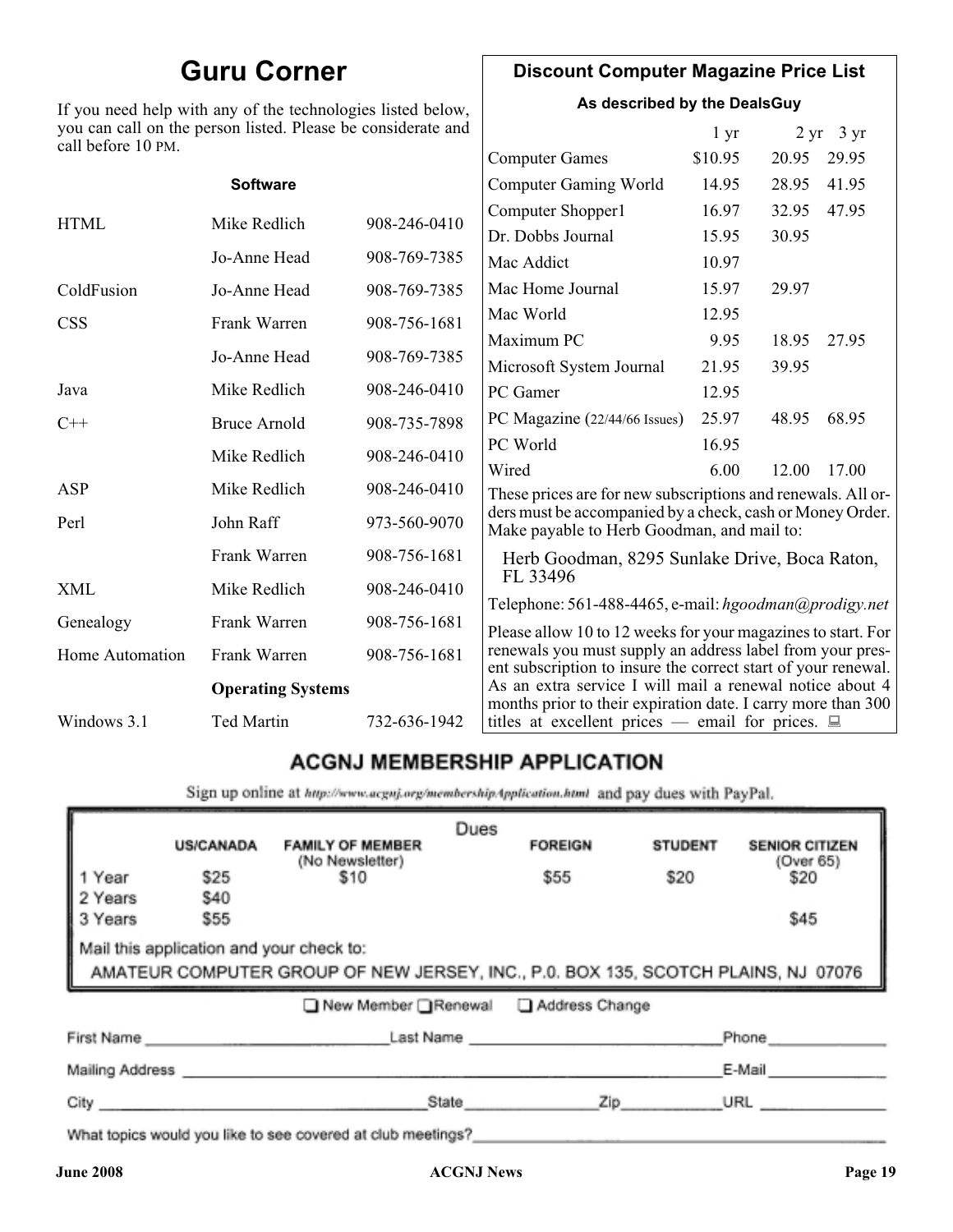| <b>Other Local Computer Groups</b>                                                                                                                         |                                                                                                                                                                                                              |                                                                                                                                                                      |  |  |  |
|------------------------------------------------------------------------------------------------------------------------------------------------------------|--------------------------------------------------------------------------------------------------------------------------------------------------------------------------------------------------------------|----------------------------------------------------------------------------------------------------------------------------------------------------------------------|--|--|--|
| Princeton Macintosh User Group: 7:15 pm 2nd<br>Tuesday, Jadwin Hall, A-10, Washington Rd,<br>Princeton, $(609)$ 252-1163, www.pmug-nj.org                  | Linux Users Group in Princeton: 7 pm, 2nd<br>Wednesday, Lawrence Branch Mercer Library,<br>Rt#1 & Darrah Lane, Lawrence NJ<br>http://www.lugip.org                                                           | <b>New York PC:</b> 3rd Thurs, 7 pm, PS 41, 116 W<br>11th St. For info call hotline, (212) 533-NYPC,<br>http://www.nypc.org                                          |  |  |  |
| <b>Computer Education Society of Philadelphia:</b><br>Meetings & Workshops at Jem Electronics, 6622<br>Castor Ave, Philadelphia PA. www.cesop.org/         | <b>Brookdale Computer Users Group:</b> 7 pm, 3rd<br>Friday, Brookdale Community College, Bldg<br>MAN Rm 103, Lincroft NJ. (732)-739-9633.<br>www.bcug.com                                                    | NJ Macintosh User Group: 8 pm, 3rd Tuesday,<br>Allwood Branch Library, Lyall Rd, Clifton NJ.<br>$(201) 893 - 5274$ http://www.njmug.org.                             |  |  |  |
| PC User Group of So. Jersey: 2nd Mon., 7 pm,<br>Trinity Presb. Church, 499 Rt 70 E, Cherry Hill,<br>NJ. L. Horn, (856) 983-5360<br>http://www.pcugsj.org   | Hunterdon Computer Club: 8:30 am, 3rd Sat,<br>Hunterdon Medical Center, Rt 31, Flemington NJ.<br>www.hunterdoncomputerclub.org. (908)<br>995-4042.                                                           | NY Amateur Computer Group: 2nd Thurs, 7<br>pm, Rm 806 Silver Bldg, NYU, 32 Waverly Pl,<br>NYC http://www.nyacc.org                                                   |  |  |  |
| <b>Morris Micro Computer Club:</b> 7 pm 2nd Thurs.,<br>Morris County Library, Hanover Ave, Morristown<br>NJ, (973) 267-0871.<br>http://www.morrismicro.com | Central Jersey Computer Club: 8 pm, 4th Fri-<br>day, Rm 74, Armstrong Hall, College of NJ. Rich<br>Williams, (609) 466-0909.                                                                                 | NJ PC User Group: 2nd Thurs, Monroe Rm at<br>Wyckoff Public Library, 7 pm. Maureen Shannon,<br>$(201)$ 853-7432, www.njpcug.org                                      |  |  |  |
| noon Main Meeting, groups 8 am-3 pm. Upper<br>Moreland Middle School, Hatboro PA. (215)<br>764-6338. www.pacsnet.org                                       | <b>Philadelphia Area Computer Society: 3rd Sat, 12 NJ Computer Club: 6:15 pm, 2nd Wednesday ex-</b><br>cept Jul & Aug, North Branch Reformed Church,<br>203 Rt 28, Bridgewater NJ <i>http://www.njcc.org</i> | Princeton PC Users Group: 2nd Monday,<br>Lawrenceville Library, Alt Rt 1 & Darrah Lane,<br>Lawrenceville, Paul Kurivchack (908) 218-0778,<br>http://www.ppcug-nj.org |  |  |  |

# **Classified**

**FREE TO MEMBERS**. Use our classified ads to sell off your surplus computer stuff. Send copy to Classified, ACGNJ NEWS, P.O. Box 135, Scotch Plains NJ 07076 or e-mail to the editor, *bdegroot@ptd.net*. Classified ads are free to members, one per issue. Non-members pay \$10. Send check payable to ACGNJ Inc. with copy. Reasonable length, please. Deadline: 1st of preceding month. (For example, April 1 for May issue.)



*<http://www.apcug.net>*

# Member of

#### **Radio and TV Programs**

**Computer Radio Show**, WBAI 99.5 FM, NY, Wed. 8-9 p.m.

**Software Review,** The Learning Channel, Saturday 10-10:30 p.m.

**On Computers**, WCTC 1450 AM, New Brunswick, Sunday 1-4 p.m. To ask questions call (800) 677-0874.

**PC Talk**, Sunday from 8 p.m. to 10 p.m., 1210 AM Philadelphia. 1800-876-WPEN, Webcast at *<http://www.pctalkweb.net>*.

#### **MarketPro Shows**

*<http://www.marketpro.com/>*

**May 17 - 18**: NJ Convention Center (Raritan Center)

**May 24 - 25**: Meadowlands Expo Center

#### **Directions to Meetings at Scotch Plains Rescue Squad, 1916 Bartle Ave., Scotch Plains NJ**

#### **From New York City or Northern New Jersey**

Take Route 1&9 or the Garden State Parkway to US 22 Westbound.

#### **From Southern New Jersey**

Take Parkway north to Exit 135 (Clark). Stay on left of ramp, follow circle under Parkway. Bear right to Central Avenue; follow to Westfield and under RR overpass. Left at light to North Avenue; follow to light in Fanwood. Right on Martine (which becomes Park Ave). Right on Bartle Ave in middle of shopping district.Scotch Plains Rescue Squad (2-story brick) is located on the right. Do not ing. park in the row next to the building — you'll be towed.

#### **From I-78 (either direction)**

Take exit 41 (Scotch Plains); follow signs to US 22. Turn right at mile past Terrill Road and immediately past the overpass. Exit onto light at bottom of hill and use overpass to cross Rt. 22. Follow US 22 Park Avenue South and follow the directions above to the Rescue Westbound directions.

#### **From US 22 Westbound**

اھ<br>ا

 $178$ 

Boyle Ave Г

Scotch Pigins

Rescue Sound

Exit at Park Avenue, Scotch Plains after McDonalds on the right, diagonally opposite Scotchwood Diner on the left, immediately before the overpass. After exiting, turn left at the light and use overpass to cross US 22. Bear right at bottom of ramp to continue south on Park Avenue. Turn left at the second light (a staggered intersection). Scotch Plains Rescue Squad (2-story brick) is on the right. Do not park in the row next to the building — you'll be towed. We meet on the second floor, entering by the door at the right front of the build-

 $\blacksquare$ Amold **Auditorium** 

 $\sqrt{15.22}$ 

Fcho

Queen Diner

Sorden State Parkw

**Frit 135** 

#### **From Western New Jersey**

Take US 22 Eastbound to the Park Avenue exit. The exit is about a Squad building.  $\Box$